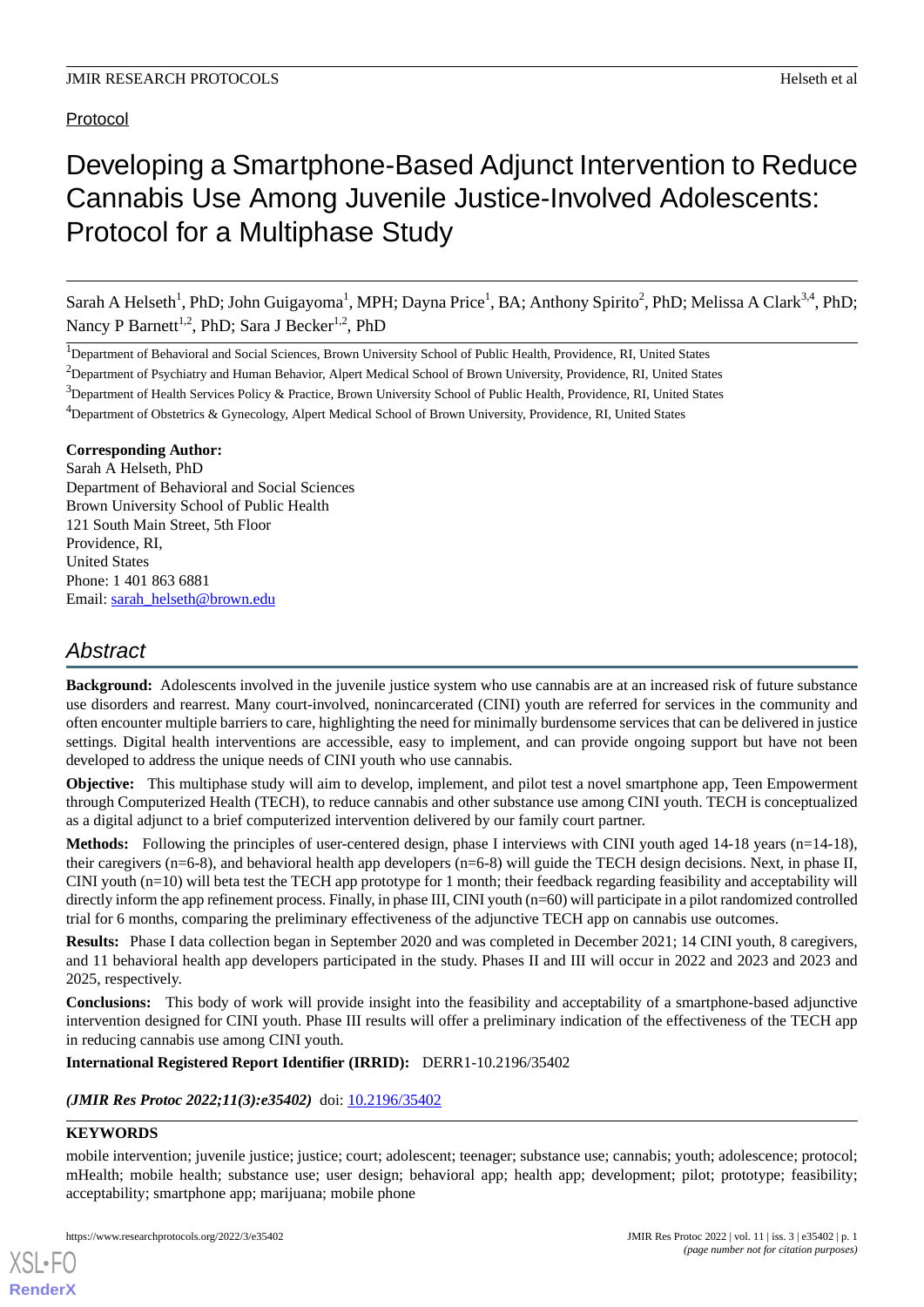## *Introduction*

#### **Background**

Cannabis use is common among court-involved, nonincarcerated (CINI) youth, who comprise 74% of justice-involved youth [[1\]](#page-10-0)—of those who test positive for a substance at the time of their arrest, 92% test positive for cannabis [\[2](#page-10-1)]. Early-onset cannabis use has been linked to many negative long-term outcomes, including violent behavior [[3\]](#page-10-2), criminal justice involvement [\[4](#page-10-3),[5\]](#page-10-4), and substance use (SU) disorders [\[6](#page-10-5)]. In addition, cannabis use is a risk factor for subsequent rearrest and detention among CINI youth, perpetuating their involvement in the juvenile justice system [[7\]](#page-10-6). The synergistic, maladaptive relationship between early cannabis use and juvenile justice involvement [[8\]](#page-10-7) highlights the need for early interventions targeting cannabis use in CINI youth [[9\]](#page-10-8). Unlike detained youth who can be funneled directly into treatment on-site [[10\]](#page-10-9), CINI youth are typically referred to community providers, shifting treatment-seeking responsibilities to CINI youth and their families. Families involved with the legal system often face multiple competing demands that can make it difficult to engage in treatment [[11\]](#page-10-10), even when court-mandated, placing CINI youth at risk for escalating legal consequences and SU problems. Recent research indicates that only 28% of detained youth [\[12](#page-10-11)] and <30% of CINI youth [[13\]](#page-10-12) in need of SU services ultimately receive any treatment. Given that many court agencies were not designed to deliver SU treatments, on-site services need to minimize resource demands, maximize accessibility, and above all, be effective.

Although research on effective interventions to reduce cannabis use among CINI youth is in its infancy, theory and evidence from the broader adolescent SU literature may offer valuable insight. To date, theories of adolescent SU [\[14](#page-10-13)] have centered on several key intrapersonal and interpersonal mechanisms of SU behavior. Intrapersonal mechanisms, including one's attitudes, self-efficacy, beliefs, and SU expectancies, are thought to be informed via didactic (eg, SU education [[15\]](#page-11-0)) and social (witnessing parent [\[16](#page-11-1)-[18\]](#page-11-2) or peer [\[19](#page-11-3)] SU) learning and later refined by direct experiences. Theorized interpersonal mechanisms of SU behavior encompass both direct influence from others, such as social reinforcement or modeling [\[20](#page-11-4),[21\]](#page-11-5), and indirect influences, including perceived norms of peers' SU [\[14](#page-10-13),[22\]](#page-11-6).

Recent systematic and meta-analytic reviews of SU treatments for youth [[23-](#page-11-7)[25\]](#page-11-8) indicate that cognitive-behavioral, family-based, and motivation-enhancing approaches are most effective at decreasing SU behaviors and problems in adolescents. Established intervention approaches primarily target intrapersonal mechanisms of SU. Cognitive-behavioral and family-based approaches can take 12 to 16 sessions [[26\]](#page-11-9), whereas motivation-enhancing models require fewer sessions and organizational resources, suggesting they could potentially be more cost-effective [\[27](#page-11-10)-[29\]](#page-11-11) and disseminable [[30\]](#page-11-12) in justice settings. Although brief motivation-enhancing approaches have shown promise among justice-involved youth [\[31](#page-11-13),[32\]](#page-11-14), such interventions could be strengthened by incorporating components that also target interpersonal mechanisms of SU.

For example, a recent randomized controlled trial (RCT) of a motivation-enhancing intervention incorporating accurate peer cannabis use norms found that participants reported more accurate peer norms after treatment [\[33](#page-11-15)]. In turn, changes in peer norms and one's own approval of cannabis use were linked to posttreatment improvements in cannabis use and related outcomes. Finding new ways to foster peer engagement and build supportive communities in adolescent treatment contexts akin to SU recovery (eg, 12-step programs, peer recovery specialists, and online support groups) could prove to be a powerful means of promoting SU behavior change among youth.

Digital health interventions that combine motivation-enhancement and accurate peer norms may be especially well-suited to treat CINI youth in justice settings because they are accessible, customizable, portable, and show evidence of reducing cannabis use [[34-](#page-11-16)[39\]](#page-12-0). Among adolescents who receive brief computerized SU treatments [\[40](#page-12-1)], effects appear to fade over time [\[41](#page-12-2)], suggesting that adjunct treatments may be needed to help sustain gains. Smartphone apps are an especially appealing means of providing youth ongoing, on-demand care as an adjunct to concurrent or recently completed services (eg, continuing care and recovery support). More than 91% of US youth have their own smartphones [[42\]](#page-12-3), which they use for everything from schoolwork to seeking support from peers during challenging times [[43\]](#page-12-4). Overwhelming evidence shows that teens find mobile apps to be a confidential and acceptable intervention platform, one with which they engage much more frequently than adults [[44,](#page-12-5)[45](#page-12-6)].

Most publicly available smartphone apps for SU do not incorporate evidence-based practices or resources related to SU treatment [\[46](#page-12-7),[47\]](#page-12-8), but the availability of empirically-supported apps is increasing. A 2021 systematic review of smartphone apps for SU [[48\]](#page-12-9) identified 2 adjunctive smartphone apps specifically for youth with cannabis use. Although studies of both apps established the feasibility and potential efficacy of adjunctive smartphone apps for cannabis use [\[44](#page-12-5),[49-](#page-12-10)[52\]](#page-12-11), these apps were built for older, heavy cannabis users who were also receiving in-person therapy from skilled clinicians, and neither was designed for youth in low-resource settings like the juvenile justice system. Critically, no existing apps built to help youth reduce cannabis or other SU have any peer networking features. In other words, no currently available app designed for youth who use substances leverages interpersonal mechanisms of change. This represents a significant limitation to existing apps as well as an opportunity to advance the field. Therefore, new research is needed to establish the feasibility, acceptability, and effectiveness of an adjunct smartphone app targeting intrapersonal and interpersonal mechanisms to reduce cannabis use among high-risk teens in low-resource settings.

## **Study Aims and Hypotheses**

This protocol aims to develop, feasibility test, and evaluate the preliminary effectiveness of Teen Empowerment through Computerized Health (TECH) app as an adjunct to standard family court services (ie, treatment-as-usual [TAU]) to reduce cannabis and other SU among CINI youth. We conceptualize TECH as a peer-facilitated adjunct to brief, motivation-enhancing treatments for cannabis use—a virtual

 $XS$ -FO **[RenderX](http://www.renderx.com/)**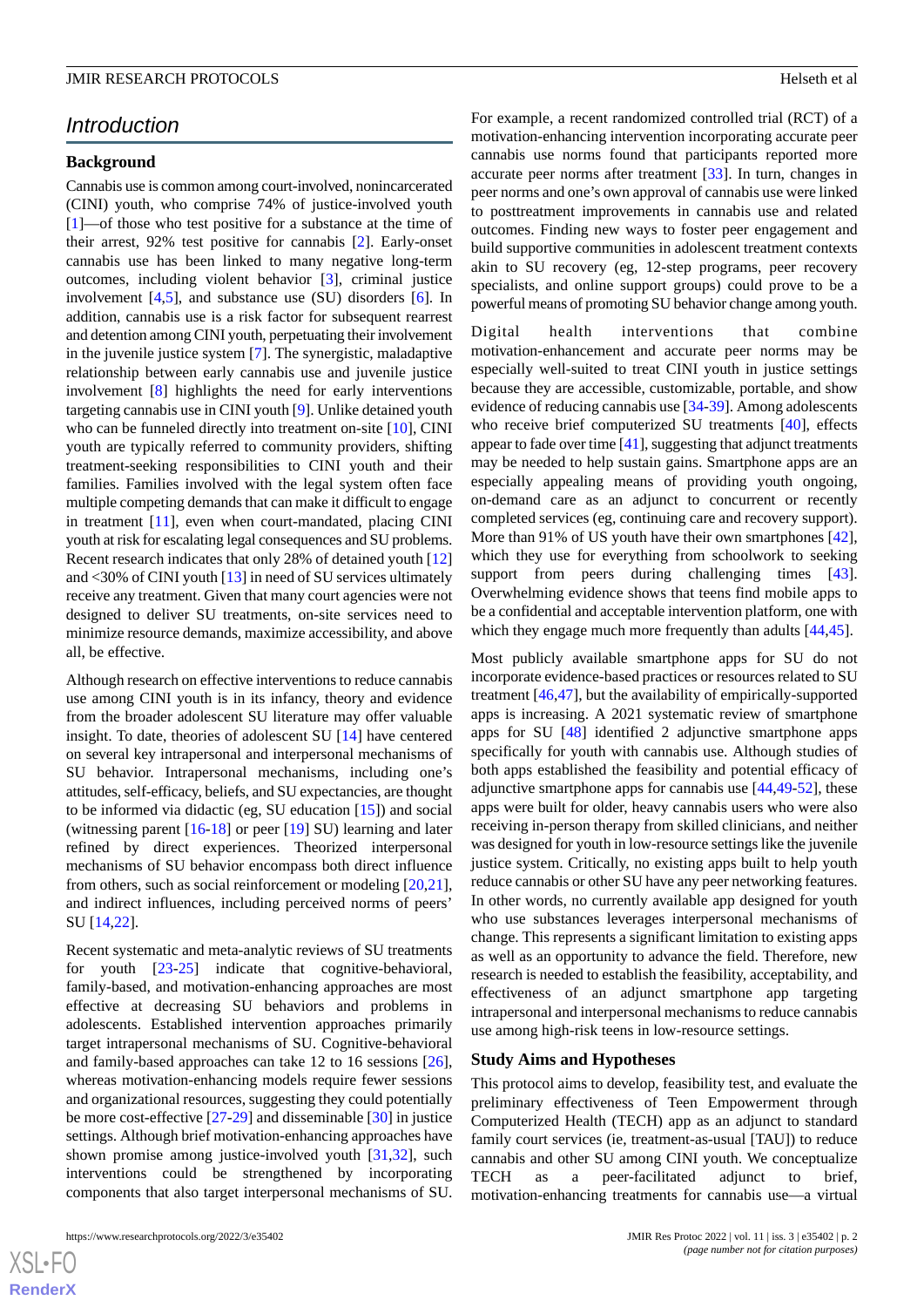community where CINI youth can give and receive ongoing support around SU-related behavior change. Study activities will address three scientific aims and two hypotheses:

- Aim 1: develop a user-driven smartphone app, TECH, to reduce cannabis use among CINI youth
- Aim 2: examine the feasibility and acceptability of TECH • *Hypothesis 1*: TECH will be feasible for and acceptable to CINI youth
- Aim 3: test the preliminary effectiveness of TECH as an adjunct to TAU (ie, TAU-only vs TAU+TECH) on cannabis and other SU (primary outcome)
	- *Hypothesis 2*: CINI youth who receive TAU+TECH will demonstrate greater reductions in cannabis and other SU-related outcomes relative to TAU-only CINI youth. We will also explore possible intervention effects on a secondary outcome (ie, delinquent behavior) and multiple putative mediators (ie, intrapersonal and interpersonal mechanisms of change)
	- *Exploratory Hypothesis 1*: youth in the TAU+TECH group will show greater change on the secondary outcome and putative mediators

## *Methods*

## **Study Overview**

The study aims will be achieved across 3 distinct study phases. Phase I will consist of qualitative interviews with CINI youth  $(n=14-18)$ , their caregivers  $(n=6-8)$ , and behavioral health app developers (n=6-8) to determine how, why, and when CINI youth would most prefer to engage with a smartphone app to reduce cannabis use. Qualitative results will guide decision-making on the key features and overall design of the TECH app, in partnership with our software developer. Phase II will beta test the TECH app with CINI youth  $(n=10)$  to guide decision-making to refine the app. Phase III will encompass a pilot RCT with CINI youth (n=60) to compare the treatment effects of TAU-only and TAU+TECH.

## **Theoretical Frameworks**

The study will be guided by 2 frameworks. First, the research approach will follow principles of user-centered design [[53\]](#page-12-12) for accelerating digital health research [\[54](#page-12-13)]. In this context, the user-centered design approach will engage key stakeholders in all aspects of TECH development and refinement, to ensure the resulting app is tailored to the specific needs and preferences of CINI youth who use cannabis. Second, the Behavior Intervention Technology (BIT) model will guide the research team's efforts to build the TECH app prototype [[55\]](#page-12-14). The BIT model helps researchers clarify why a digital health product is needed (eg, clinical and usage aims for the TECH app), how it is expected to change users' behavior (eg, interpersonal and intrapersonal mechanisms), and what technical components will achieve the desired effects (eg, elements, characteristics, and workflow of the TECH app features).

## **Study Setting**

 $XS$ -FO **[RenderX](http://www.renderx.com/)**

This research will be done in partnership with a state-wide family court in the Northeastern United States. The partner

family court has jurisdiction over all delinquent, wayward, dependent, psychiatrically disordered, and diverted youth aged <18 years.

## **Standard of Care Services**

All CINI youth who participate in any phase of this study will receive standard services from the family court, including juvenile intake and any indicated referrals. In the juvenile intake, court staff workers screen youth for mental health and SU problems. Intake workers then make referrals; options for continued system involvement include formal delinquency charges, diversion programs (eg, mandated community service, mental health services, or SU services), ongoing supervision, or probation.

In 2017, the family court began recommending the eCHECKUP-TO-GO (ECTG) program for cannabis [[56\]](#page-12-15) as their standard of care for CINI youth who present with a history of cannabis use. ECTG is a computerized single-session, motivation-enhancing intervention that generates personalized behavior change goals related to cannabis and SU across personal, academic, and social domains and has shown positive outcomes among cannabis-using [\[37](#page-12-16),[57\]](#page-12-17) and abstinent [\[58](#page-12-18)] college students. All CINI youth who participate in any phase of this study will receive the computerized ECTG program for cannabis use.

## **Inclusion Criteria**

Three types of participants will be recruited: CINI youth, their caregivers, and behavioral app developers. Notably, caregivers of CINI youth and CINI youth will participate independently in the study (ie, we are not enrolling caregiver+CINI youth dyads). CINI youth will be recruited for all study phases and must be (1) aged 14-18 years, (2) able to speak and read English, (3) have access to a smartphone, (4) report past-year cannabis use and screen positive on either the CRAFFT (car, relax, alone, forget, friends, trouble) [\[59](#page-12-19)] or the Massachusetts Youth Screening Instrument-Version 2 (MAYSI-2 [[60\]](#page-13-0))—the family court's preferred evidence-based SU screening measures, and (5) have a caregiver willing and able to provide consent for their participation. In phases II and III, eligible CINI youth must also be (6) willing to adhere to the TECH app's user safety agreement during the consent process. Importantly, caregivers providing consent for CINI youth to participate must be able to complete the consent process in English or Spanish. Caregivers and behavioral health app developers will only participate in phase I interviews. Caregiver participants must (1) speak in English and (2) be a legal guardian and primary caregiver of an eligible CINI youth. Behavioral health app developers must (1) speak and read in English and (2) be lead developers of a research-based smartphone app targeting behavioral health outcomes. Exclusion criteria are limited to enhance generalizability and only include conditions that preclude CINI youth from actively participating in an interview or using the proposed app (eg, psychosis, cognitive impairment, no smartphone access, or non-English speaking).

## **Recruitment**

CINI youth (phase I,  $n=14-18$ ; phase II,  $n=10$ ; and phase III,  $n=60$ ; in total,  $n=84-88$ ) will be recruited through the family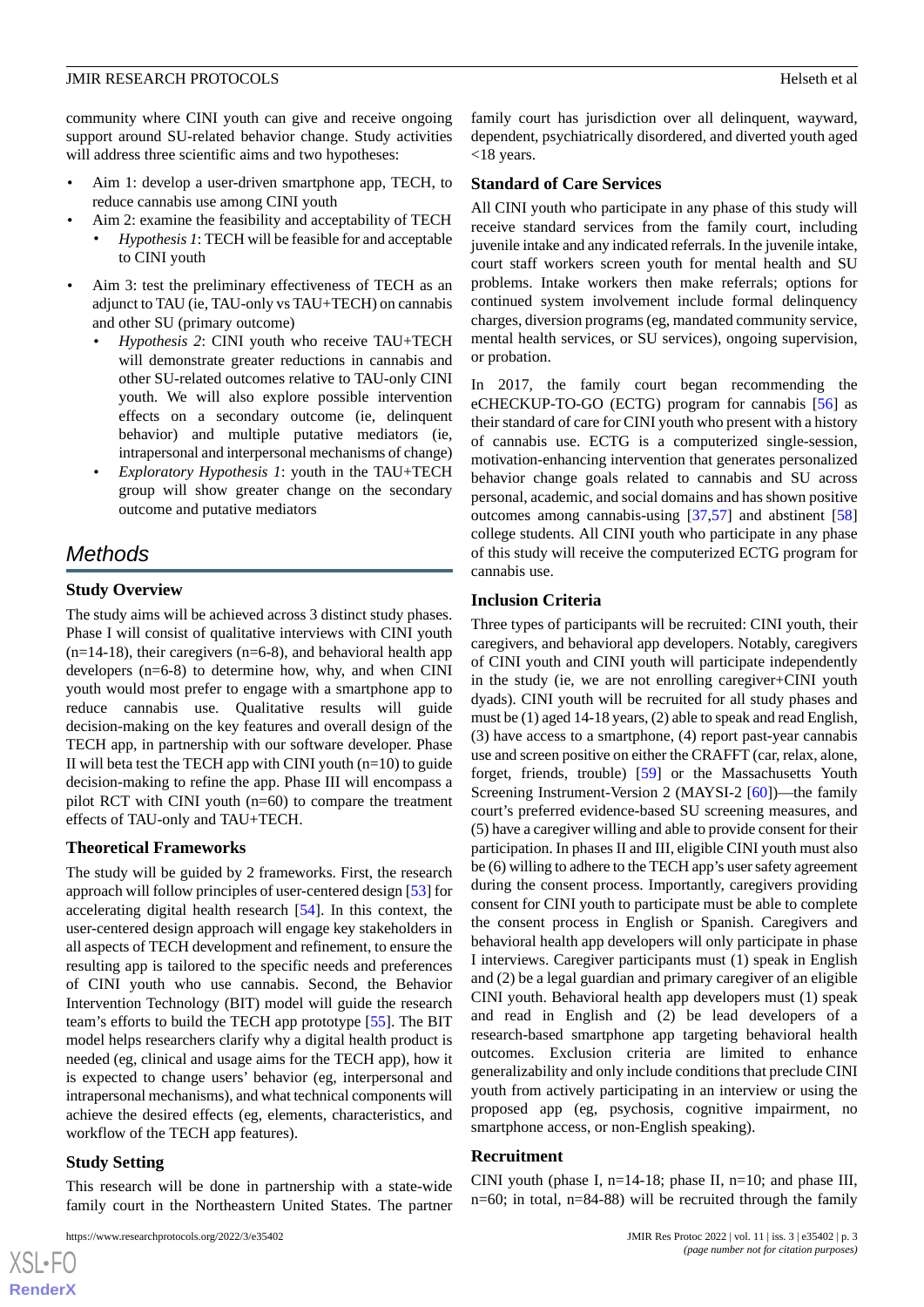court's juvenile intake department. Court intake staff will receive a brief training on the study objectives, eligibility criteria, and referral procedures. Upon screening a study-eligible adolescent, intake staff will describe whichever phase of the study is actively recruiting participants; CINI youth aged >18 years and caregivers of interested minors will sign a consent-to-contact form allowing contact with the investigators. The phase I consent-to-contact form allows families to indicate whether the CINI youth, the caregiver, or both would be interested in interviewing. When recruiting CINI youth who are minors, the research team will initiate contact with their caregivers.

Caregivers of CINI youth (phase I only; n=6-8) will be recruited through the family court's juvenile intake department via the same methods used to recruit CINI youth. Following receipt of the consent-to-contact form, the principal investigator will contact eligible caregivers to describe the study interviews.

Behavioral health app developers (phase I only; n=6-8) will be identified via searches of the literature and repositories of federally funded grants to ensure they were a lead developer of a research-based smartphone app targeting behavioral health outcomes. Given TECH's focus, preference will be given to developers of youth- or SU-focused apps. The principal investigator will contact eligible individuals to describe the study and invite them to reply if interested.

#### **Compensation**

All participants will receive financial compensation for their participation in the study. Phase I participants will receive a US \$50 gift card upon completion of the study interview. Phase II and III CINI youth will receive up to US \$90 and US \$200 in gift cards, respectively.

## **Retention**

To promote retention of phase II and III CINI youth at follow-up, we will collect multiple sources of contact information at baseline, including social media handles [[61\]](#page-13-1). Participants will also receive gift cards escalating in value for each completed assessment (ie, US \$40 at baseline, US \$50 at 1 and 3 months, and US \$60 at 6 months).

## **Informed Consent**

## *Overview*

 $XS$ -FO **[RenderX](http://www.renderx.com/)**

All participants will be fully informed of the purposes and procedures of the study, both verbally and through a written description in assent and consent forms. Individuals aged >18 years (ie, caregivers, behavioral health app developers, and CINI youth who are legally adults) will provide informed consent before study enrollment; for minor CINI youth, we will obtain consent from their legal guardian and assent from the youth. The informed consent and assent processes will be conducted in English by a research team member; a bilingual, trained research assistant will complete the process with any Spanish-speaking caregivers providing consent for minor CINI youth. This process will occur either in-person, by phone, or via videoconference, depending on the potential participant's preference.

Potential participants and caregivers providing consent for CINI youth will be reminded that their participation is strictly voluntary, they can refuse to answer any questions, and they may withdraw from the study at any time. Potential adolescent and caregiver participants will also be assured that they may decide to participate, not participate, or withdraw from the study without fear of penalty from the family court. To ensure adequate comprehension, a research team member will ask potential participants to describe the purpose of the study and the basic study procedures. If the potential participant does not appear to understand the study, the research team member will read aloud key portions of the consent or assent form and provide brief verbal summaries of each section of the consent or assent form. Once adequate understanding has been demonstrated, potential participants will be asked to electronically sign their consent or assent form via a Qualtrics survey. Participants will be sent a copy of their completed form, for their records.

## *User Safety Agreement*

As part of the consent/assent process, phase II and III CINI youth will also be required to agree to adhere to a user safety agreement describing appropriate use of the TECH app. Digital and social media products often require users to agree to adhere to specific terms regarding their use; researchers have begun to include such agreements in their technology-based studies [\[62\]](#page-13-2). The TECH app user safety agreement will specify guidelines for appropriate peer interactions in the digital research context (eg, maintaining privacy and anonymity, respect for others, relevant content, the role of the moderator, and protecting the safety of all users) and outline possible consequences for violating the terms of use (eg, moderators will delete posts and remove the participants' access to interactive app features).

## **Sample Size Feasibility**

We aim to recruit 84 to 88 CINI youths throughout the 5-year, multiphase protocol. Approximately 1500 youths are referred to the family court annually. In a recent study of a sample of youth screened by the family court, 173 (50%) of 348 youths screened positive for problematic cannabis use [[63\]](#page-13-3), indicating that the recruitment pool is sufficiently robust to support the proposed recruitment targets.

## **Phase I: Formative Research and TECH Prototype Development**

## *Overview*

Semistructured interviews will be conducted with CINI youth  $(n=14-18)$ , their caregivers  $(n=6-8)$ , and behavioral health app developers (n=6-8). The primary goal is to gather data from CINI youth, to guide decision-making and prioritization of the TECH app features. Broadly, the interviewers will uncover potential barriers to app development or implementation.

## *Interview Guides*

Separate interview guides will be used for each type of participant, but all will explore the following BIT [\[55](#page-12-14)] model dimensions: (1) clinical aims, to learn what types of intervention goals would be most relevant and appealing to CINI youth (eg, avoid arrest and decrease cannabis use); (2) usage aims, to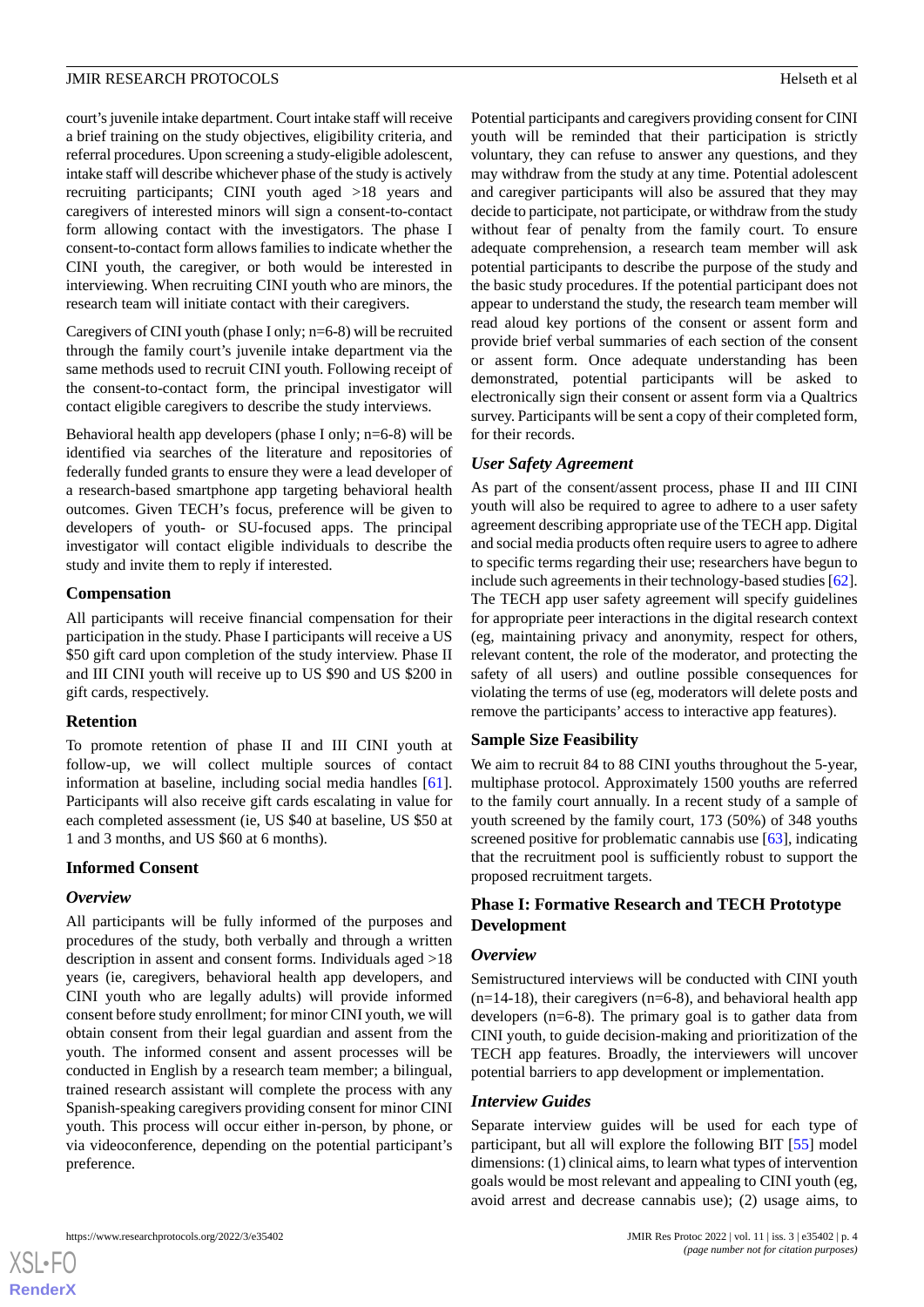understand how CINI youth use behavioral health apps; (3) behavior change strategies, to identify which theory-driven approaches to behavior change appeal most to CINI youth (eg, goal-setting, monitoring, education, and peer support or advice); (4) elements, to identify those app features most relevant and appealing to CINI youth to address their cannabis use (eg, notifications, text messages, and newsfeed); (5) characteristics, to establish CINI youths' preferences around personalization, complexity, types of media employed, and general esthetics (eg, settings, design, and individualization); and (6) workflow, to understand CINI youths' preferred conditions for engaging with an app (eg, time- vs goal-based) to define a user-driven workflow.

Interviews with behavioral health app developers will focus on their experiences developing, implementing, and refining smartphone apps for behavioral health. Caregiver interviews will capture thoughts about their teen's potential use of a smartphone app for cannabis use, potential barriers to their teen's ongoing use of the app, and the perceived feasibility and acceptability of digital health interventions for high-risk teens.

CINI youth participants will begin their interviews upon completing the computerized ECTG program for cannabis [\[56](#page-12-15)] (ie, TAU). Youth will describe their access to and use of smartphones, how they engage with peers digitally, and share their perceptions of and prior experience with behavior change apps, to capture the feasibility and acceptability of digital behavioral health interventions for CINI youth. Interviews will examine youths' concerns about using smartphone-based interventions in juvenile justice contexts, including security and privacy, court staff access to the app, and perceived risks of connecting digitally with other CINI youth. The bulk of the interview will be dedicated to BIT [[55\]](#page-12-14) domains to inform how the proposed TECH app could best support CINI youth enacting ECTG-recommended changes in cannabis use and other behaviors. Youth will rate each app feature on a 10-point Likert scale of importance and name their top 3 preferred features, to ensure the TECH app features align with CINI youths' preferences.

#### *Interview Procedures*

All interviews will be conducted and audio recorded by the principal investigator (SH). Behavioral health app developer and caregiver interviews will take 30 to 60 minutes, whereas CINI youth interviews will take 60 to 90 minutes. Participants will complete any quantitative measures before their interviews.

#### *Interview Quantitative Measures*

All participants will be asked to provide basic demographic information (eg, age, biological sex, and education level).

CINI youth will be asked to describe their recent history of behavioral health services via the Child and Adolescent Services Assessment [\[64](#page-13-4),[65\]](#page-13-5). The Marijuana Use Questionnaire [[66](#page-13-6)[,67](#page-13-7)] will capture youths' preferred type (eg, plant or concentrate) and mode (eg, vape, smoke, and edible) of cannabis use. Youth will also report on their perceptions of normative cannabis use among their peers. Following standard practices [[33,](#page-11-15)[68](#page-13-8)], three types of norms will be captured for two reference groups (ie, your close friends and other teens your age): (1) descriptive

[XSL](http://www.w3.org/Style/XSL)•FO **[RenderX](http://www.renderx.com/)** norms ask participants to estimate, within each reference group, the percentage of youth who have ever used cannabis and who use cannabis regularly, along with their past-month and past-year frequency of use, on a 9-point Likert scale (0=*never* to 8=*every day*); (2) injunctive norms, which assess each reference group's approval of youth who have never used cannabis, used once or twice, use occasionally, and use regularly, on a 7-point Likert scale (1=*strongly disapprove* to 7=*strongly approve*); and (3) subjective norms, which measure each reference group's perceived approval of the participant's past 30-day cannabis use on a 7-point Likert scale (1=*strongly disapprove* to 7=*strongly approve*).

#### *Interview Analysis*

All phase I quantitative measures will be analyzed using percentages or means and SDs. These data will offer descriptive insights into each group of interviewees.

Interviews will be transcribed and checked by 2 research team members to identify any discrepancies before the analysis. Data from each type of participant will be analyzed separately using the following directed content analysis [\[69](#page-13-9)] approach. The analysis will begin with an a priori coding framework derived from BIT model constructs but will allow for the emergence of unanticipated codes. First, 2 team members will independently code the same transcript; the research team will convene to discuss identified codes to refine BIT codes and reach consensus regarding emergent codes. This process will be completed for each type of participant, resulting in a series of 3 codebooks. All transcripts will then be independently coded by 2 team members. The team will reconvene to discuss divergent codes with the goal of achieving 100% consensus; codes that remain discrepant following this discussion will be decided by a third, independent coder. Coding will occur on a rolling basis, to allow for periodic assessment of data saturation [\[70](#page-13-10),[71\]](#page-13-11).

#### *Building the TECH App*

#### **Anticipated Components**

Although our final decision-making will be driven by phase I formative work, we anticipate including several theory-driven components in the TECH app. Specifically, in-app goal-setting and behavior tracking (eg, promoting self-efficacy) as well as delivery of accurate SU information (eg, helping to change attitudes and beliefs about SU) will leverage intrapersonal mechanisms of change. Interpersonal mechanisms of change will be targeted through a newsfeed for youth to post their progress (eg, modeling and social norms) and receive peer support (eg, social reinforcement). To protect against deviant peer influence [\[72](#page-13-12)], the app will be programmed to prevent negative (eg, *thumbs-down*) or covert (eg, direct messaging) features, and the moderator will monitor in-app activity daily.

#### **App Development**

The TECH app prototype will be built in partnership with Mooseworks Software LLC, a development company that builds apps from a software library of preprogrammed features, including, but not limited to, networking forums, community newsfeed, push notifications, tracking logs, and sharable posts. Guided by phase I formative work, the research team will engage in a series of meetings to select core elements and features of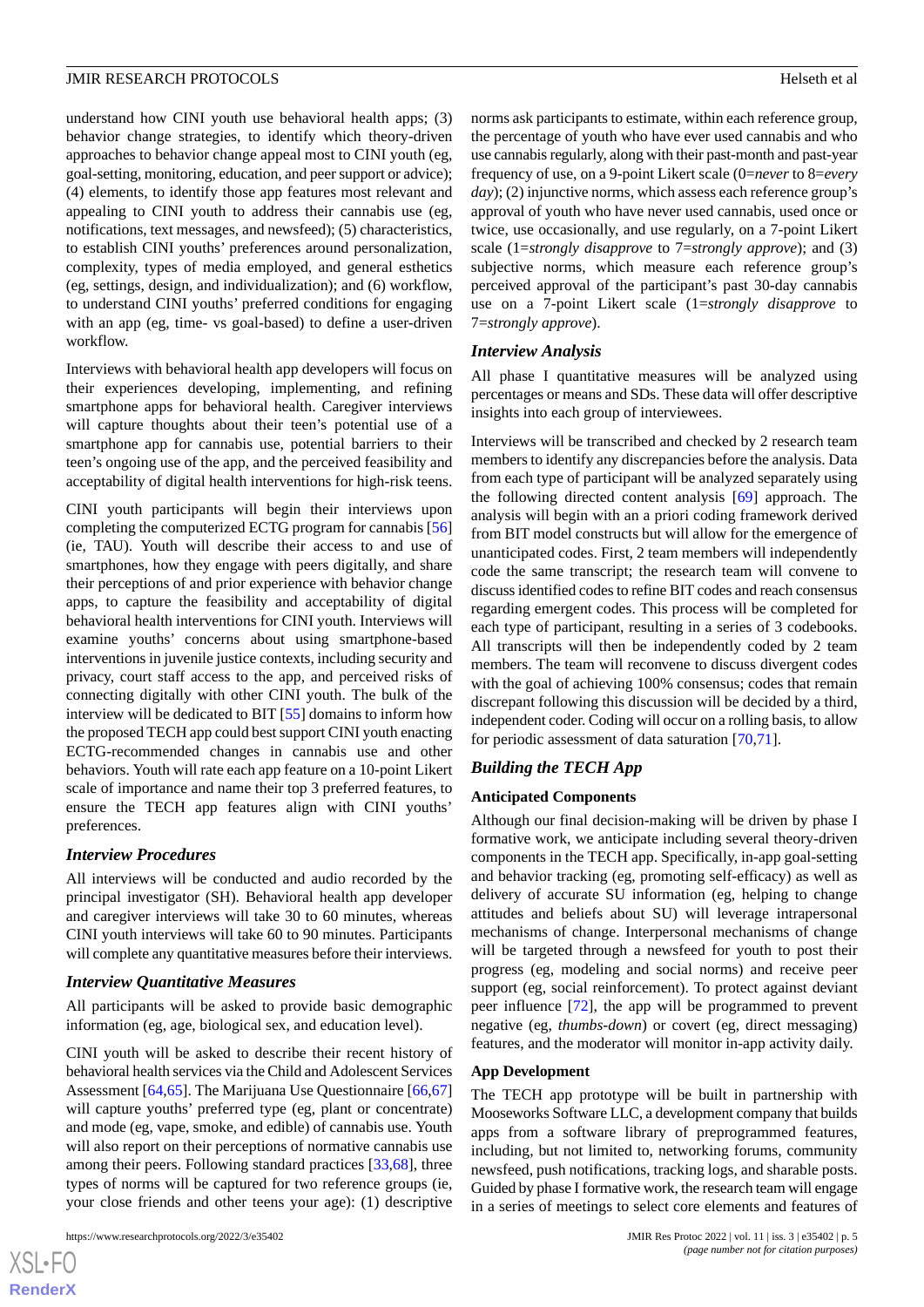TECH in consultation with the software developer. Following the BIT model [\[55](#page-12-14)] [\(Figure 1](#page-5-0)), this process will match theory-driven intrapersonal (ie, self-efficacy, attitudes, and beliefs about SU) and interpersonal (ie, modeling, social norms, and social reinforcement) mechanisms of behavior change with CINI youth's preferred app features. The research team will test the prototype's functionality before launching phase II. In addition, the research team will populate the app with content solicited during phase I interviews with CINI youth to ensure the app is engaging to initial participants.

<span id="page-5-0"></span>**Figure 1.** Applying the behavior information technology model [\[55](#page-12-14)] to the proposed Teen Empowerment through Computerized Health app.



## **Phase II: Beta Testing the TECH Prototype**

#### *Overview*

In the next phase of the study, CINI youth  $(n=10)$  will beta test the TECH prototype. Beta testing enables users to identify and refine unclear components and troubleshoot software bugs. Methodologically, beta testing helps researchers reduce dissatisfaction, assess acceptability, and test and refine key study procedures (eg, app introduction, user safety agreement adherence, and metadata collection) before an RCT [\[73](#page-13-13)-[76\]](#page-13-14).

#### *Beta-Testing Procedures*

CINI youth recruitment, caregiver consent, and assent procedures will be identical to phase I, with one exception. Phase II will use a phased approach to recruitment, wherein the research team will wait to schedule baseline assessments until receiving consent-to-contact forms for 4 CINI youths. This will help ensure sufficient in-app peer presence for initial participants.

Enrolled CINI youth will attend a study session to complete baseline measures, the computerized ECTG program for cannabis use [\[56](#page-12-15)] and receive an introduction to the TECH prototype. A research team member will help participants download the app, create an anonymous account and log in, review the TECH app user safety agreement, and learn how to use each app feature. The research team member will help teenagers enter at least two cannabis-related behavior change goals derived from the ECTG program [\[56](#page-12-15)]. The TECH app introductions will be audio recorded to assess researcher adherence to the introduction protocols. The research team will monitor the TECH app activity daily to ensure prompt handling of any app functionality problems or participant concerns.

CINI youth will be asked to use the TECH app prototype for 1 month, completing a brief measure of acceptability each week. At the end of the beta-testing period, participants will complete a series of post–beta-testing measures of feasibility and acceptability. The TECH app metadata will be examined on an ongoing basis to monitor use patterns, note which app features are underused, and identify opportunities for targeted intervention to promote increased use. To test urine drug screen administration procedures for phase III's pilot RCT, phase II CINI youth will be asked to complete a Clinical Laboratory Improvement Amendments–waived urine drug screen with eight panels (ie, cannabis, amphetamines, methylenedioxy-methylamphetamine, opiates, oxycodone,

methamphetamines, cocaine, and benzodiazepines) during their post–beta-testing appointment. For in-person appointments, a research team member will request a urine sample and administer the dip test. Youth who complete appointments virtually will be mailed necessary screening materials before their appointment and receive step-by-step instructions to self-administer the dip test. Once the results are recorded, all the specimens and testing materials will be destroyed.

#### *Beta-Testing Measures*

#### **Baseline**

Measures will be identical to those used in phase II.

#### **Feasibility**

The feasibility of the TECH app prototype will be assessed using two primary indicators: (1) percentage of CINI youth willing to participate (recruited vs enrolled) with a target of 50% and (2) TECH usability, measured by automatically collected metadata. Available metadata will depend on design decisions following phase I formative work (eg, forum or newsfeed needed to make a post). Ideal app use would involve at least half of phase II participants using the app 2 or more times, spending an average of 30 seconds in the app when using it, posting at least once, and liking a peer's content at least once.

#### **Acceptability**

We will measure the acceptability of the TECH app via four quantitative indicators: (1) percentage of CINI youth who withdraw from the beta-testing process, with a target of less than 20%; (2) weekly administration of the user version of the Mobile Application Rating Scale [[77\]](#page-13-15), an established, 20-item measure of an app's engagement, functionality, esthetics, and information quality, with a targeted app quality mean score of 2.5, or higher (out of 5); (3) the Consumer Satisfaction Questionnaire [\[78](#page-13-16)], with a target of at least 70% of CINI youth indicating that they are satisfied and would recommend TECH to others; and (4) a structured, open-ended questionnaire to solicit feedback about the TECH prototype, including changes to content or features that could improve usability and engagement, administered at the end of the 1-month beta-testing period.

#### *Beta-Testing Analysis*

Due to the small sample size, phase II measures will only be used to offer insight into the feasibility of study procedures and guide the TECH app refinement. Data will be presented in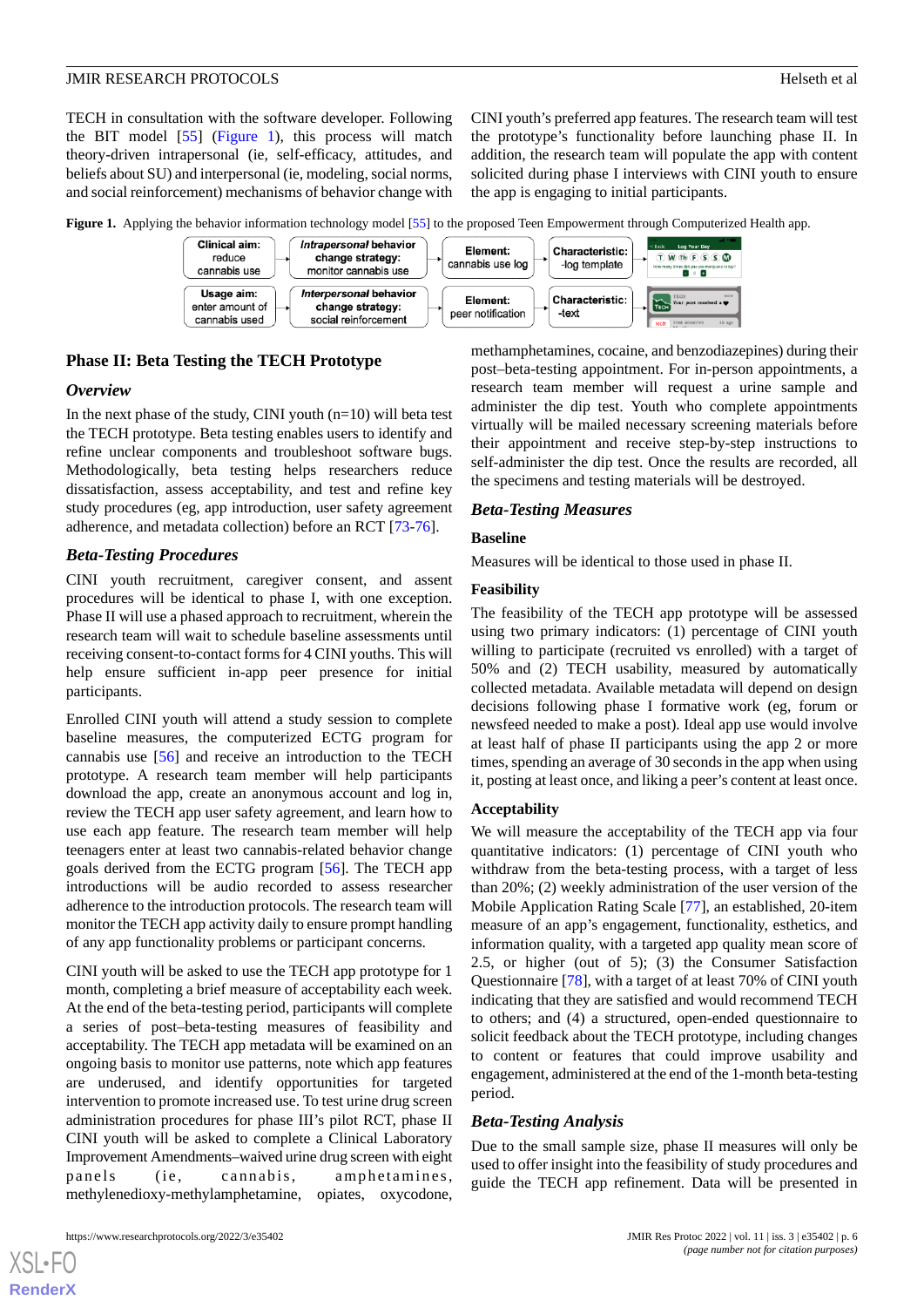aggregate and analyzed using means, SDs, or similar types of statistical analyses (eg, percentages).

## *Refining TECH*

Similar to the development of the prototype, the TECH app refinement will follow the BIT model [[55\]](#page-12-14) and incorporate feedback provided by CINI youth during beta testing. The research team will work with our software developer to troubleshoot usability issues, consider modifications to address acceptability concerns, and finalize the TECH app.

## **Phase III: Pilot RCT of the Final TECH App**

## *Overview*

In the final phase of the study, we will conduct a pilot RCT with CINI youth (n=60) to examine the feasibility, acceptability, and preliminary effectiveness of the TECH app. CINI youth recruitment, caregiver consent, assent, and baseline appointment procedures will be identical to those in phase II. [Table 1](#page-7-0) depicts the timing of phase III activities.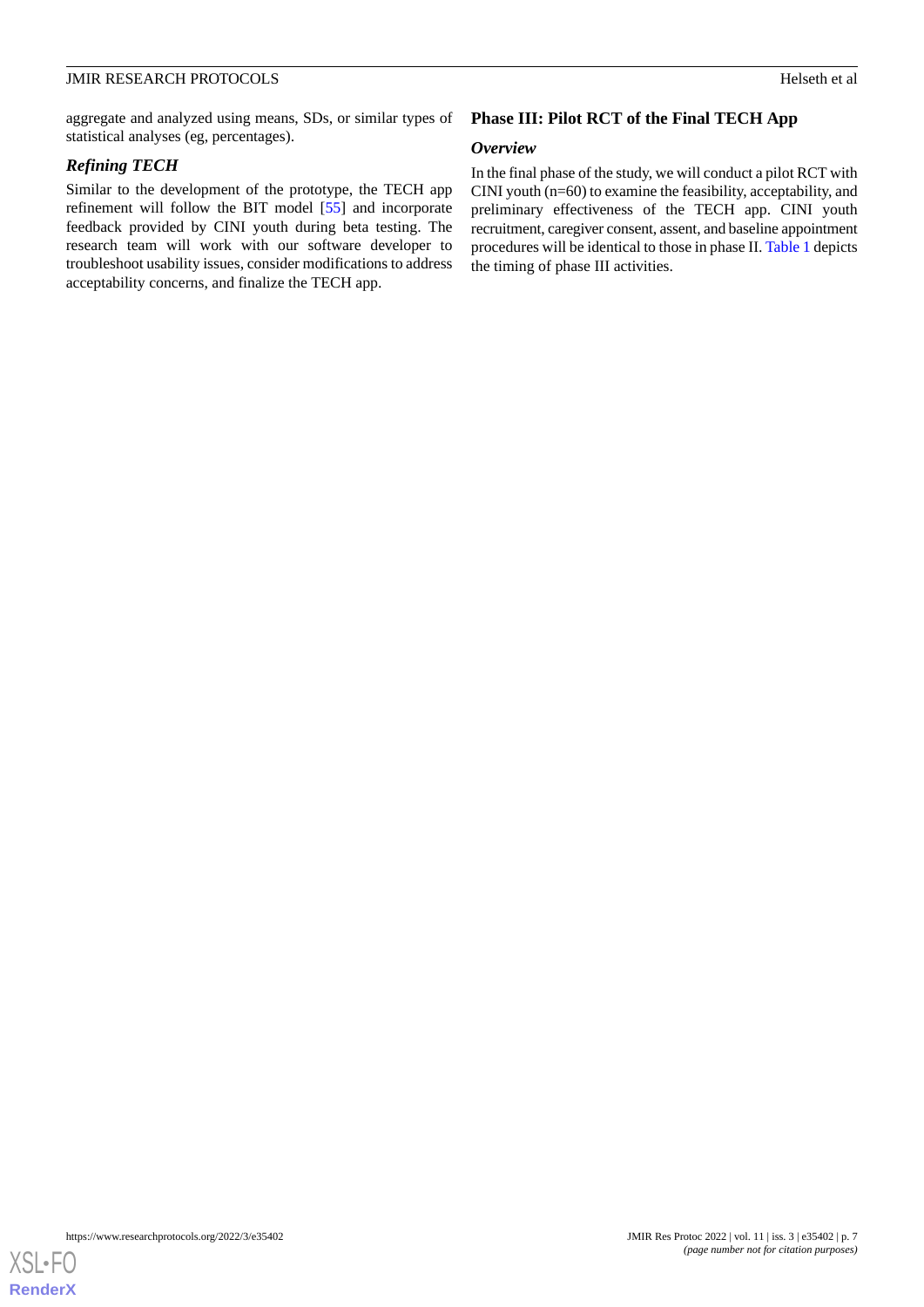## JMIR RESEARCH PROTOCOLS Helseth et al

<span id="page-7-0"></span>**Table 1.** Schedule of enrollment, interventions, and assessments for phase III's pilot randomized controlled trial.

|                                                             | Enrollment, -t <sub>1</sub> | Allocation | Postallocation |             |             | Closeout, $t_x^a$ |
|-------------------------------------------------------------|-----------------------------|------------|----------------|-------------|-------------|-------------------|
|                                                             |                             |            | $t_1^{\ b}$    | $t_2^{\ c}$ | $t_3^{\ d}$ |                   |
| <b>Enrollment</b>                                           |                             |            |                |             |             |                   |
| Screening                                                   | ✓                           |            |                |             |             |                   |
| Informed consent or assent                                  |                             |            |                |             |             |                   |
| <b>User Safety Agreement</b>                                |                             |            |                |             |             |                   |
| <b>Baseline</b>                                             |                             |            |                |             |             |                   |
| Randomization                                               |                             | ✓          |                |             |             |                   |
| <b>Interventions</b>                                        |                             |            |                |             |             |                   |
| TAU <sup>e</sup> (all study participants)                   | ✓                           |            |                |             |             |                   |
| TECH <sup>f</sup> app (only TAU+TECH participants)          |                             |            |                | ✓           | ✓           |                   |
| <b>Phase III measures for all participants</b>              |                             |            |                |             |             |                   |
| Demographics                                                | ✓                           |            |                |             |             |                   |
| Child and Adolescent Services Assessment [64,65]            |                             |            |                |             |             |                   |
| Marijuana Use Questionnaire [66,67]                         |                             |            |                |             |             |                   |
| Timeline Followback Interview [79-81]                       |                             |            |                |             | ✓           |                   |
| Urine Drug Screens                                          |                             |            |                |             |             |                   |
| Selected items on Global Appraisal of Individual Needs [82] |                             |            |                | ✓           |             |                   |
| Selected items on cannabis use attitudes [83]               |                             |            |                | ✓           |             |                   |
| Marijuana Adolescent Problem Inventory [84]                 |                             |            |                |             |             |                   |
| Marijuana Effect Expectancy Questionnaire [85]              |                             |            |                |             |             |                   |
| Cannabis Refusal Self-Efficacy Questionnaire [86,87]        |                             |            |                |             |             |                   |
| Adapted Readiness to Change Questionnaire [88]              |                             |            |                |             |             |                   |
| Descriptive, Injunctive, and Subjective Peer Norms [33]     |                             |            |                |             |             |                   |
| Phase III measures completed by TAU+TECH participants       |                             |            |                |             |             |                   |
| Mobile Application Rating Scale (user version) [77]         |                             |            |                |             |             |                   |
| Adapted Consumer Satisfaction Questionnaire [78]            |                             |            |                |             |             |                   |
| Open-ended TECH app feedback questionnaire                  |                             |            |                |             |             |                   |
| Other phase III measures not completed by participants      |                             |            |                |             |             |                   |
| Percent of CINI <sup>g</sup> youth recruited vs enrolled    |                             |            |                |             |             |                   |
| Percent of CINI youth who withdraw from the study           |                             |            |                |             |             |                   |
| TECH app usability metadata                                 |                             |            |                |             |             |                   |

<sup>a</sup>Conclusion of study.

<sup>b</sup>1 month after baseline.

<sup>c</sup>3 months after baseline.

<sup>d</sup>6 months after baseline.

<sup>e</sup>TAU: treatment-as-usual.

[XSL](http://www.w3.org/Style/XSL)•FO **[RenderX](http://www.renderx.com/)**

<sup>f</sup>TECH: Teen Empowerment through Computerized Health. <sup>g</sup>CINI: court-involved, nonincarcerated.

## *Pilot RCT Randomization*

Upon completing the computerized ECTG program for cannabis use [[56\]](#page-12-15) at the baseline appointment, participants will immediately be randomized to 1 of the 2 treatment conditions.

https://www.researchprotocols.org/2022/3/e35402 JMIR Res Protoc 2022 | vol. 11 | iss. 3 | e35402 | p. 8

Participants will be randomized using an urn randomization spreadsheet [[89\]](#page-14-5), balancing for biological sex and frequency of cannabis use. Youth will be assigned at a ratio of 2 TAU+TECH to 1 TAU-only to ensure sufficient peer presence on the TECH app at any given time.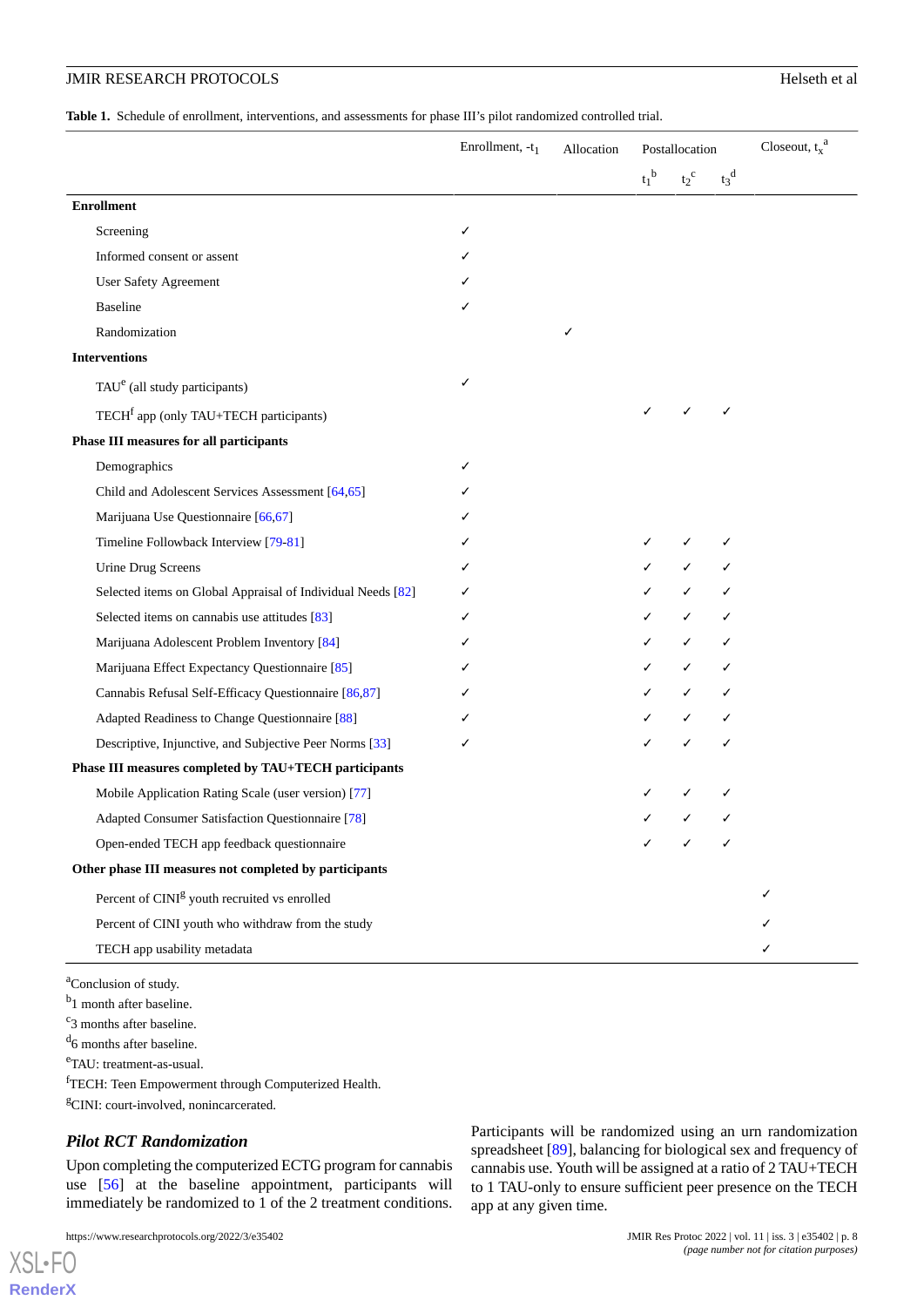## *Pilot RCT Treatment Conditions*

#### **TAU-Only**

The computerized ECTG program for cannabis use [\[56](#page-12-15)] and the family court's standard care services will serve as the TAU-only condition in the pilot RCT.

#### **TAU+TECH**

Participants in the TAU+TECH arm will receive all TAU components and access to the TECH app. Immediately after randomization, a research team member will introduce participants to the TECH app using the same procedures used in phase II. TAU+TECH participants will be asked to use the TECH app for 6 months.

## *Pilot RCT Measures*

Baseline, preliminary effectiveness, and putative mediator outcome measures will be administered to all phase III participants at all time points. Feasibility and acceptability measures specific to the TECH app will only be administered to participants randomized to TAU+TECH at the 1-, 3-, and 6-month follow-up appointments.

#### **Baseline**

All phase II baseline measures and phase III measures of preliminary effectiveness, secondary effectiveness, and putative mediators will be administered at baseline.

#### **Preliminary Effectiveness Outcomes**

These measures will be completed by all phase III participants at all assessments and will assess the preliminary effectiveness of TAU+TECH relative to TAU-only. The primary outcome measure will be CINI youths'self-reported cannabis and other SU, as measured by the Timeline Followback Interview [[79-](#page-13-17)[81\]](#page-13-18). Youth will report their total days of cannabis and other SU, abstinence, high-volume use, co-use, and cannabis grams per day in the past 30 days. Youth self-reported SU will be corroborated by urine drug screens using the same procedures outlined in phase II unless adjustments are deemed necessary.

#### **Secondary Effectiveness Outcomes**

We will collect data on delinquent behavior to account for its bidirectional relationship with cannabis and other SU. Furthermore, 9 items adapted from the Global Appraisal of Individual Needs-Core [\[82](#page-13-19)] will assess past 30-day delinquency and legal system involvement.

## **Putative Mediators**

We will collect six indicators of putative intrapersonal mechanisms of change: (1) attitudes toward cannabis use will be assessed by two items [\[83](#page-13-20)] that capture the perceived acceptability of personal cannabis use on a Likert scale, one positively framed ("Is it ok...?") and one negatively framed ("How wrong is...?"); (2) the Marijuana Adolescent Problem Inventory [[84\]](#page-14-0), which includes 23 items on perceived cannabis-related consequences, rated on a 0-4 Likert scale; (3) The 6-item Marijuana Effect Expectancy Questionnaire-Brief [[85\]](#page-14-1), which gauges positive and negative expectations of cannabis use [[90\]](#page-14-6); (4) the Cannabis Refusal Self-Efficacy Questionnaire [[86,](#page-14-2)[87](#page-14-3)], which uses 14 items measuring self-confidence to resist or refuse cannabis; (5) an adapted

Readiness to Change Questionnaire [\[88](#page-14-4)], which will assess motivation to reduce cannabis use with 12-items; and (6) descriptive, injunctive, and subjective peer norms of cannabis use [[33](#page-11-15)[,68](#page-13-8)] as collected at baseline in prior phases.

#### **Feasibility and Acceptability**

These measures will be identical to those used in phase II; however, only CINI youth randomized to the TAU+TECH condition will be asked to complete measures regarding their experiences using the TECH app.

#### *Pilot RCT Statistical Analysis*

We will conduct preliminary analyses on key variables to examine distributional properties, identify outliers, and transform variables as needed. The conditions (ie, TAU-only vs TAU+TECH) will be compared on baseline demographic variables; differences will be controlled in subsequent analyses. Data analysis will follow intent-to-treat principles [\[91](#page-14-7)] and use multiple imputation methods [\[92](#page-14-8)] in the event of unplanned missing data. Due to the small sample size, we will be underpowered for significance testing. Instead, our goal is to obtain data on variable distributions, reliability, and effect size estimates for a future large-scale trial. For the same reason, we will not attempt to test for mediation but instead test associations with possible mediators. Findings will inform which variables to evaluate in a future trial.

We anticipate 80% retention [[93\]](#page-14-9) of phase III CINI youth (n=60), leaving 48 participants with complete data. This sample will be sufficient to determine the feasibility and acceptability outcomes. Primary preliminary effectiveness outcomes include cannabis and other SU. Putative mediators include intrapersonal and interpersonal mechanisms of change; delinquent behavior is the sole secondary outcome. Brief motivation-enhancing treatments produce short-term decreases in cannabis and SU [[40](#page-12-1)[,41](#page-12-2)], but technological adjuncts can help maintain reductions in SU for up to 6 months [[94\]](#page-14-10). Thus, we expect CINI youth to report the highest rates of cannabis and other SU at baseline, with small to moderate decreases at 1 month that maintain at 6 months.

We will conduct a series of repeated measures analyses of covariance to predict outcomes by condition, test putative mediators, and control for baseline differences. We will also analyze dosage effects on each dependent variable and calculate partial eta squared  $(\eta^2)$  to estimate proportions of variance associated with TECH. Despite effect size stability concerns in small samples [[95\]](#page-14-11), detection of small to moderate treatment effects on our primary outcomes alongside strong evidence of feasibility and acceptability could indicate preliminary efficacy of the TECH app as an adjunct to TAU. If such evidence is found, effect size estimates will be used to determine the sample size for a future, fully-powered RCT (eg, for power of 0.8, a small effect size [Cohen *d*=0.3] would require n=175 per group, whereas a medium effect size [Cohen *d*=0.5] would require n=64).

## **Ethical Oversight**

The proposed study activities will be reviewed and approved by the institutional review board at Brown University. The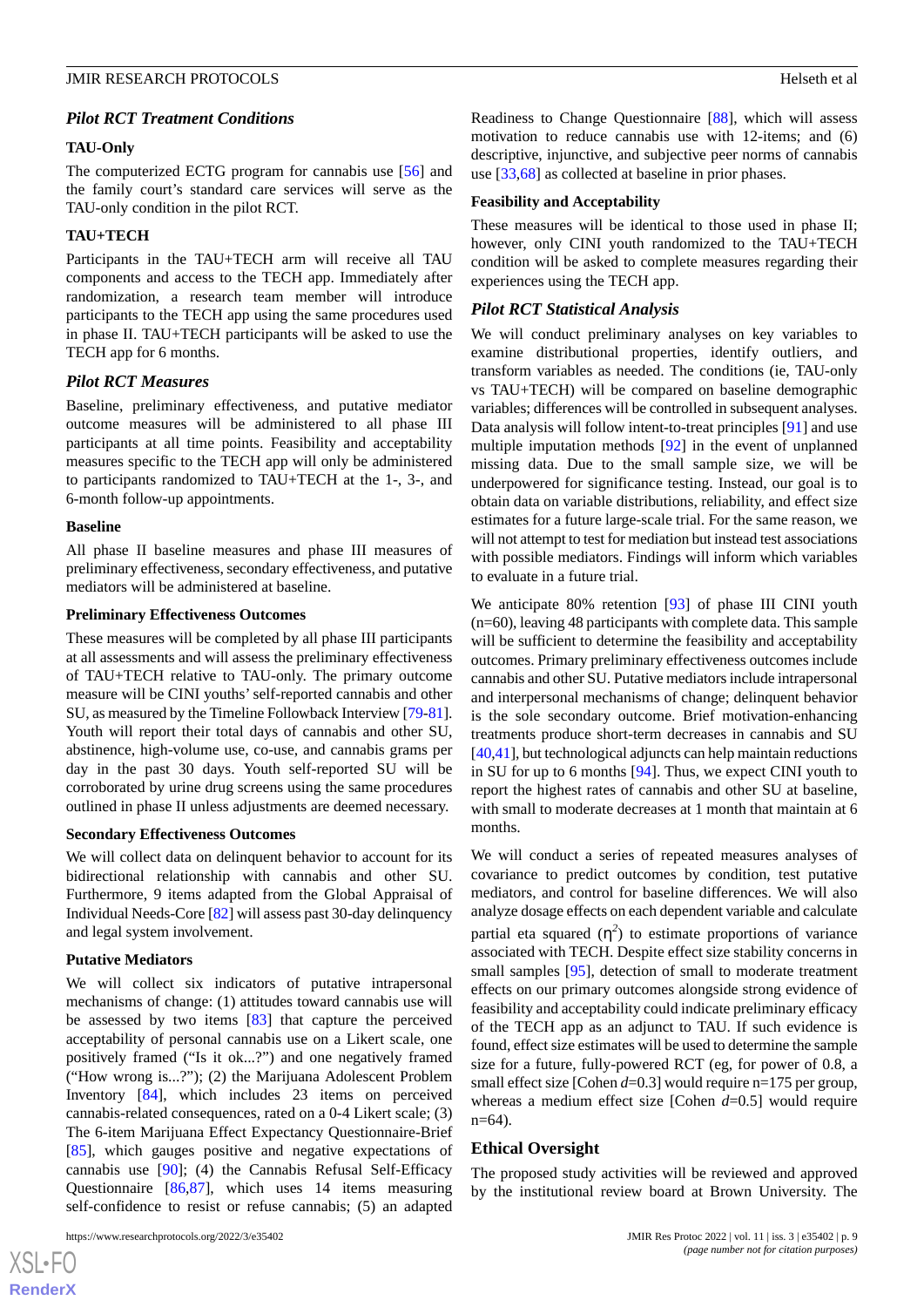research team has extensive experience conducting intervention research with CINI youth who use cannabis and addressing emergent safety concerns. Study activities will include several safeguards to ensure that the proposed research presents minimal risks of psychological discomfort, coercion, legal, and loss of privacy or confidentiality to CINI youth participants. Psychological discomfort will be minimized by (1) emphasizing that youth will not be obligated to answer distressing questions and can withdraw from the study at their discretion; (2) avoiding direct questions about parental neglect, abuse, or suicidal ideation; and (3) conducting a thorough safety assessment if youth spontaneously disclose these concerns. The risk of coercion will be minimized by (1) reminding CINI youth their participation is voluntary; (2) ensuring that they receive multiple referral options for substance misuse from their court intake worker, of which the study will be one; and (3) offering compensation rates consistent with previous studies and commensurate with the level of effort required. Legal risks will be minimized by obtaining a certificate of confidentiality from the National Institutes of Health and explaining its limitations. Potential loss of privacy or confidentiality will be minimized by (1) using electronic consent and assent forms instead of needing to store and/or transport hard copies from the family court to the university; (2) deidentifying participant data; (3) storing all electronic data, including audio recordings, on a password-protected, secure shared drive; (4) allowing only the principal investigator, coinvestigators, and research team members to access data files; and (5) destroying all audio recordings and any other identifiable information within 6 months of the study's conclusion.

## **Clinical Trial Registration**

Our pilot RCT will be submitted for registration to the ClinicalTrials.gov website within 21 days of enrolling the first phase III participant (anticipated in summer 2023).

## *Results*

The study received institutional review board approval in August 2019 and was funded in March 2020. Participant recruitment began in September 2020, and phase I was completed in December 2021. A total of 11 behavioral health app developers, 8 caregivers, and 14 CINI youth completed the phase I semistructured interviews. We interviewed 3 more behavioral health app developers than initially planned to achieve data saturation. Phase I data analysis and the TECH app development were actively underway at the time of this submission. Data collection is scheduled to begin in spring 2022 and summer 2023 for phases II and III, respectively. Phase III analyses are expected to be completed in spring 2025.

## *Discussion*

## **Overview**

This multiphase research aims to develop and pilot test an adjunctive smartphone app to reduce cannabis and other SU among CINI youth. Given the high prevalence of cannabis use in this population [\[2\]](#page-10-1) and well-documented associations with health and legal consequences later in life [\[3-](#page-10-2)[6\]](#page-10-5), preventive and

early interventions are vital to disrupt the cycle of SU and criminal justice involvement among CINI youth. We believe that the proposed TECH app will be the first designed specifically for CINI youth, who represent nearly 75% of all youth involved in the juvenile justice system [\[1](#page-10-0)]. Although a handful of smartphone apps have been developed to support adolescents in treatment for cannabis use [\[44](#page-12-5),[49-](#page-12-10)[52](#page-12-11)], TECH will be one of the first apps designed for youth who are not currently receiving traditional SU treatment. Treatment rates are generally low across the juvenile justice system: only 28% of detained youth [\[12](#page-10-11)] and <30% of CINI youth [[13\]](#page-10-12) in need of SU services receive any treatment.

Brief, computerized interventions such as the ECTG program [[56\]](#page-12-15) can deliver evidence-based content with high fidelity, making them ideal for self-administration or delivery by a workforce without behavioral health training. However, similar to most brief approaches, gains achieved through brief computerized interventions can fade over time, including in samples of adolescents who use substances [\[40](#page-12-1),[41\]](#page-12-2). Digital adjuncts, like the TECH app, could provide a light touch of ongoing support to help bolster treatment gains. Although this app will be tailored to address the unique needs and preferences of CINI youth who use substances, evidence supporting the feasibility and acceptability of our multimodal digital approach could have broader implications. Fully digital approaches represent a promising, if untested, solution for high-need, low-resource settings, especially those with the existing infrastructure to identify individuals at risk but lacking the workforce, capacity, or overarching mission to deliver behavioral health services, such as juvenile-court settings. Finally, despite overwhelming evidence indicating that peers play a key role in the development of adolescent SU, this study marks one of the first efforts to leverage interpersonal mechanisms of change through a peer networking forum. The proposed platform will connect youth in a monitored, virtual community that limits risky peer behavior so that they can engage and support each other's cannabis-related behavior changes.

## **Limitations**

We note the following limitations to the proposed work. First, although caregiver- and family-based interventions for adolescent SU are well-established [\[24](#page-11-17)], this study will intervene solely on CINI youth. If TECH shows promise as an adjunct to brief computerized treatments (ie, the ECTG program for cannabis use [[56\]](#page-12-15)), an appropriate next step could be to deliver TECH alongside family-focused digital approaches [[96\]](#page-14-12). Second, all CINI youth will receive TAU, which includes the computerized ECTG program for cannabis use [[56\]](#page-12-15) that has been shown to reduce cannabis use among young adults [[37,](#page-12-16)[57,](#page-12-17)[58\]](#page-12-18). This ensures that CINI youth in-need would not be denied standard services. Although this may impact our ability to detect preliminary intervention effects specific to the TECH app, it is also the only way to assess whether the adjunctive TECH app can help sustain cannabis and other SU behavior change among CINI youth. Third, CINI youth and caregivers may be hesitant to disclose youth SU and delinquent behavior in qualitative interviews and surveys. To address this issue, our consent procedures will explain our protocols to maintain

```
XS-FO
RenderX
```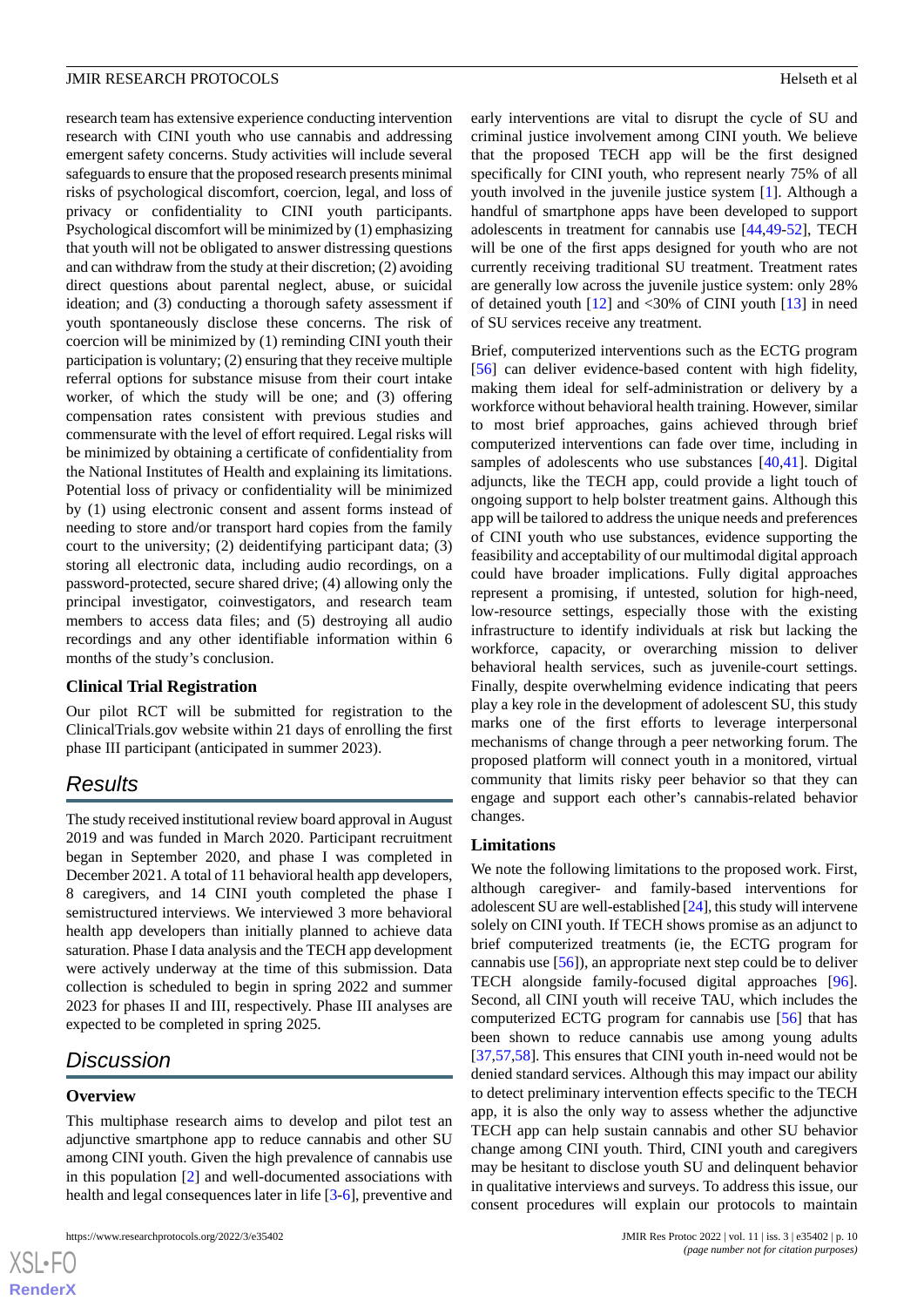confidentiality and how study data will not lead to reprisals from family courts. Finally, although sufficient to achieve the proposed aims, the small sample in the pilot RCT may provide limited opportunities for in-app peer engagement, which may hinder interpersonal mechanisms of behavior change. We will take several steps to maximize peer presence on the TECH app, including randomizing youth 2:1 to receive the TECH app, phasing recruitment so that multiple participants receive the app concurrently, and populating the app with content collected from previous participants.

## **Acknowledgments**

This study was funded by a National Institute of Drug Abuse grant (K23DA048062) awarded to the first author (SAH). The funder was not involved in any aspect of the study or manuscript publication.

## **Authors' Contributions**

SAH, JG, and DP wrote the initial draft of this manuscript. AS, MAC, NPB, and SJB contributed to the initial grant proposal and assisted in the revision of this manuscript. All authors approved the final manuscript.

## **Conflicts of Interest**

None declared.

## **Multimedia Appendix 1**

<span id="page-10-0"></span>Peer review reports. [[PDF File \(Adobe PDF File\), 181 KB](https://jmir.org/api/download?alt_name=resprot_v11i3e35402_app1.pdf&filename=32b642780804490d44cd1a846ae6a1f4.pdf)-[Multimedia Appendix 1\]](https://jmir.org/api/download?alt_name=resprot_v11i3e35402_app1.pdf&filename=32b642780804490d44cd1a846ae6a1f4.pdf)

## <span id="page-10-1"></span>**References**

- 1. Hockenberry S. Delinquency cases in juvenile court, 2018. U.S. Department of Justice: Office of Justice Program. 2020. URL: <https://ojjdp.ojp.gov/publications/delinquency-cases-in-juvenile-court-2018.pdf> [accessed 2022-03-01]
- <span id="page-10-2"></span>2. Criminal neglect: substance abuse, juvenile justice and the children left behind. National Center on Addiction and Substance Abuse at Columbia University. 2004. URL: [https://www.ojp.gov/ncjrs/virtual-library/abstracts/](https://www.ojp.gov/ncjrs/virtual-library/abstracts/criminal-neglect-substance-abuse-juvenile-justice-and-children-left) [criminal-neglect-substance-abuse-juvenile-justice-and-children-left](https://www.ojp.gov/ncjrs/virtual-library/abstracts/criminal-neglect-substance-abuse-juvenile-justice-and-children-left) [accessed 2017-12-28]
- <span id="page-10-4"></span><span id="page-10-3"></span>3. Brady SS, Tschann JM, Pasch LA, Flores E, Ozer EJ. Violence involvement, substance use, and sexual activity among Mexican-American and European-American adolescents. J Adolesc Health 2008;43(3):285-295 [\[FREE Full text\]](http://europepmc.org/abstract/MED/18710684) [doi: [10.1016/j.jadohealth.2008.02.007](http://dx.doi.org/10.1016/j.jadohealth.2008.02.007)] [Medline: [18710684](http://www.ncbi.nlm.nih.gov/entrez/query.fcgi?cmd=Retrieve&db=PubMed&list_uids=18710684&dopt=Abstract)]
- <span id="page-10-5"></span>4. Fergusson DM, Horwood LJ, Swain-Campbell N. Cannabis use and psychosocial adjustment in adolescence and young adulthood. Addiction 2002;97(9):1123-1135. [doi: [10.1046/j.1360-0443.2002.00103.x](http://dx.doi.org/10.1046/j.1360-0443.2002.00103.x)] [Medline: [12199828](http://www.ncbi.nlm.nih.gov/entrez/query.fcgi?cmd=Retrieve&db=PubMed&list_uids=12199828&dopt=Abstract)]
- <span id="page-10-6"></span>5. Fergusson DM, Swain-Campbell NR, Horwood LJ. Deviant peer affiliations, crime and substance use: a fixed effects regression analysis. J Abnorm Child Psychol 2002;30(4):419-430. [doi: [10.1023/a:1015774125952\]](http://dx.doi.org/10.1023/a:1015774125952) [Medline: [12108769](http://www.ncbi.nlm.nih.gov/entrez/query.fcgi?cmd=Retrieve&db=PubMed&list_uids=12108769&dopt=Abstract)]
- <span id="page-10-7"></span>6. Winters KC, Lee CY. Likelihood of developing an alcohol and cannabis use disorder during youth: association with recent use and age. Drug Alcohol Depend 2008;92(1-3):239-247 [\[FREE Full text\]](http://europepmc.org/abstract/MED/17888588) [doi: [10.1016/j.drugalcdep.2007.08.005](http://dx.doi.org/10.1016/j.drugalcdep.2007.08.005)] [Medline: [17888588](http://www.ncbi.nlm.nih.gov/entrez/query.fcgi?cmd=Retrieve&db=PubMed&list_uids=17888588&dopt=Abstract)]
- <span id="page-10-8"></span>7. Tolou-Shams M, Rizzo CJ, Conrad SM, Johnson S, Oliveira C, Brown LK. Predictors of detention among juveniles referred for a court clinic forensic evaluation. J Am Acad Psychiatry Law 2014;42(1):56-65. [Medline: [24618520](http://www.ncbi.nlm.nih.gov/entrez/query.fcgi?cmd=Retrieve&db=PubMed&list_uids=24618520&dopt=Abstract)]
- <span id="page-10-9"></span>8. Chassin L, Knight G, Vargas-Chanes D, Losoya SH, Naranjo D. Substance use treatment outcomes in a sample of male serious juvenile offenders. J Subst Abuse Treat 2009;36(2):183-194 [\[FREE Full text\]](http://europepmc.org/abstract/MED/18657942) [doi: [10.1016/j.jsat.2008.06.001\]](http://dx.doi.org/10.1016/j.jsat.2008.06.001) [Medline: [18657942](http://www.ncbi.nlm.nih.gov/entrez/query.fcgi?cmd=Retrieve&db=PubMed&list_uids=18657942&dopt=Abstract)]
- <span id="page-10-10"></span>9. Adelman WP. The need to focus research on adolescent cannabis use interventions. Pediatrics 2020;146(4):e2020012336. [doi: [10.1542/peds.2020-012336](http://dx.doi.org/10.1542/peds.2020-012336)] [Medline: [32928987](http://www.ncbi.nlm.nih.gov/entrez/query.fcgi?cmd=Retrieve&db=PubMed&list_uids=32928987&dopt=Abstract)]
- <span id="page-10-11"></span>10. Young DW, Dembo R, Henderson CE. A national survey of substance abuse treatment for juvenile offenders. J Subst Abuse Treat 2007;32(3):255-266 [\[FREE Full text\]](http://europepmc.org/abstract/MED/17383550) [doi: [10.1016/j.jsat.2006.12.018\]](http://dx.doi.org/10.1016/j.jsat.2006.12.018) [Medline: [17383550](http://www.ncbi.nlm.nih.gov/entrez/query.fcgi?cmd=Retrieve&db=PubMed&list_uids=17383550&dopt=Abstract)]
- <span id="page-10-12"></span>11. Bath E, Tolou-Shams M, Farabee D. Mobile health (mHealth): building the case for adapting emerging technologies for justice-involved youth. J Am Acad Child Adolesc Psychiatry 2018;57(12):903-905 [\[FREE Full text](http://europepmc.org/abstract/MED/30522732)] [doi: [10.1016/j.jaac.2018.08.012\]](http://dx.doi.org/10.1016/j.jaac.2018.08.012) [Medline: [30522732\]](http://www.ncbi.nlm.nih.gov/entrez/query.fcgi?cmd=Retrieve&db=PubMed&list_uids=30522732&dopt=Abstract)
- <span id="page-10-13"></span>12. White LM, Aalsma MC, Salyers MP, Hershberger AR, Anderson VR, Schwartz K, et al. Behavioral health service utilization among detained adolescents: a meta-analysis of prevalence and potential moderators. J Adolesc Health 2019;64(6):700-708. [doi: [10.1016/j.jadohealth.2019.02.010\]](http://dx.doi.org/10.1016/j.jadohealth.2019.02.010) [Medline: [31122506](http://www.ncbi.nlm.nih.gov/entrez/query.fcgi?cmd=Retrieve&db=PubMed&list_uids=31122506&dopt=Abstract)]
- 13. Dennis ML, Smith CN, Belenko S, Knight D, McReynolds L, Rowan G, et al. Operationalizing a behavioral health services cascade of care model: lessons learned from a 33-site implementation in juvenile justice community supervision. Fed Probat 2019;83(2):52-64 [[FREE Full text](http://europepmc.org/abstract/MED/34366438)] [Medline: [34366438](http://www.ncbi.nlm.nih.gov/entrez/query.fcgi?cmd=Retrieve&db=PubMed&list_uids=34366438&dopt=Abstract)]
- 14. Petraitis J, Flay BR, Miller TQ. Reviewing theories of adolescent substance use: organizing pieces in the puzzle. Psychol Bull 1995;117(1):67-86. [doi: [10.1037/0033-2909.117.1.67](http://dx.doi.org/10.1037/0033-2909.117.1.67)] [Medline: [7870864](http://www.ncbi.nlm.nih.gov/entrez/query.fcgi?cmd=Retrieve&db=PubMed&list_uids=7870864&dopt=Abstract)]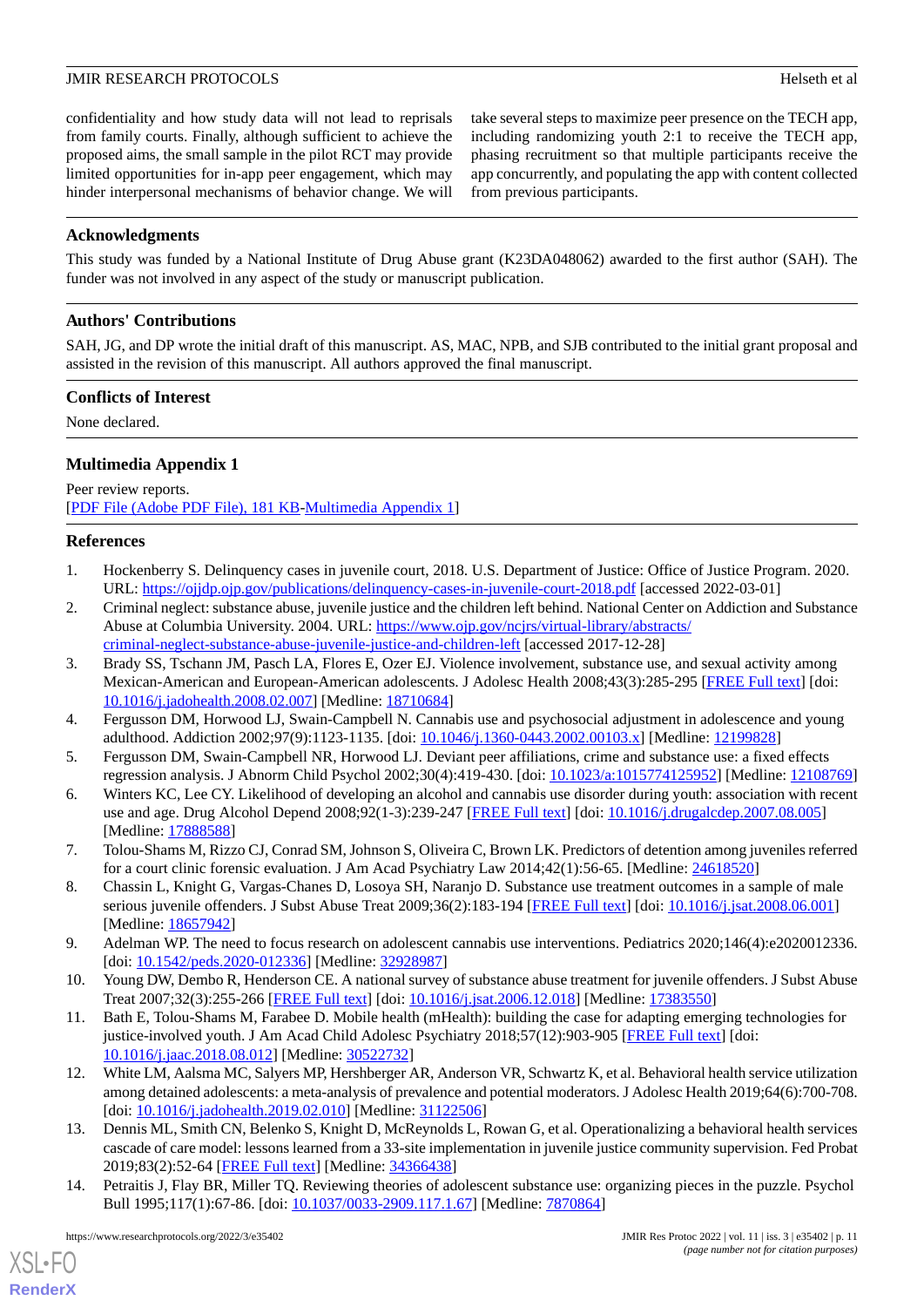- <span id="page-11-0"></span>15. Feinstein EC, Richter L, Foster SE. Addressing the critical health problem of adolescent substance use through health care, research, and public policy. J Adolesc Health 2012;50(5):431-436. [doi: [10.1016/j.jadohealth.2011.12.033\]](http://dx.doi.org/10.1016/j.jadohealth.2011.12.033) [Medline: [22525104](http://www.ncbi.nlm.nih.gov/entrez/query.fcgi?cmd=Retrieve&db=PubMed&list_uids=22525104&dopt=Abstract)]
- <span id="page-11-1"></span>16. Handley ED, Chassin L. Intergenerational transmission of alcohol expectancies in a high-risk sample. J Stud Alcohol Drugs 2009;70(5):675-682 [[FREE Full text](http://europepmc.org/abstract/MED/19737491)] [doi: [10.15288/jsad.2009.70.675](http://dx.doi.org/10.15288/jsad.2009.70.675)] [Medline: [19737491](http://www.ncbi.nlm.nih.gov/entrez/query.fcgi?cmd=Retrieve&db=PubMed&list_uids=19737491&dopt=Abstract)]
- <span id="page-11-2"></span>17. Brown SA, Creamer VA, Stetson BA. Adolescent alcohol expectancies in relation to personal and parental drinking patterns. J Abnorm Psychol 1987;96(2):117-121. [doi: [10.1037//0021-843x.96.2.117\]](http://dx.doi.org/10.1037//0021-843x.96.2.117) [Medline: [3584659\]](http://www.ncbi.nlm.nih.gov/entrez/query.fcgi?cmd=Retrieve&db=PubMed&list_uids=3584659&dopt=Abstract)
- <span id="page-11-3"></span>18. Ebersole DS, Miller-Day M, Raup-Krieger J. Do actions speak louder than words?: adolescent interpretations of parental substance use. J Fam Commun 2014;14(4):328-351 [[FREE Full text](http://europepmc.org/abstract/MED/25285048)] [doi: [10.1080/15267431.2014.945699\]](http://dx.doi.org/10.1080/15267431.2014.945699) [Medline: [25285048](http://www.ncbi.nlm.nih.gov/entrez/query.fcgi?cmd=Retrieve&db=PubMed&list_uids=25285048&dopt=Abstract)]
- <span id="page-11-4"></span>19. Brook JS, Kessler RC, Cohen P. The onset of marijuana use from preadolescence and early adolescence to young adulthood. Dev Psychopathol 1999;11(4):901-914. [doi: [10.1017/s0954579499002370\]](http://dx.doi.org/10.1017/s0954579499002370) [Medline: [10624731\]](http://www.ncbi.nlm.nih.gov/entrez/query.fcgi?cmd=Retrieve&db=PubMed&list_uids=10624731&dopt=Abstract)
- <span id="page-11-5"></span>20. Dishion TJ, Andrews DW. Preventing escalation in problem behaviors with high-risk young adolescents: immediate and 1-year outcomes. J Consult Clin Psychol 1995;63(4):538-548. [doi: [10.1037//0022-006x.63.4.538\]](http://dx.doi.org/10.1037//0022-006x.63.4.538) [Medline: [7673531](http://www.ncbi.nlm.nih.gov/entrez/query.fcgi?cmd=Retrieve&db=PubMed&list_uids=7673531&dopt=Abstract)]
- <span id="page-11-6"></span>21. Dishion TJ, Spracklen KM, Andrews DW, Patterson GR. Deviancy training in male adolescent friendships. Behav Ther 1996;27(3):373-390. [doi: [10.1016/s0005-7894\(96\)80023-2\]](http://dx.doi.org/10.1016/s0005-7894(96)80023-2)
- <span id="page-11-7"></span>22. Hansen WB, Graham JW. Preventing alcohol, marijuana, and cigarette use among adolescents: peer pressure resistance training versus establishing conservative norms. Prev Med 1991;20(3):414-430. [doi: [10.1016/0091-7435\(91\)90039-7\]](http://dx.doi.org/10.1016/0091-7435(91)90039-7) [Medline: [1862062\]](http://www.ncbi.nlm.nih.gov/entrez/query.fcgi?cmd=Retrieve&db=PubMed&list_uids=1862062&dopt=Abstract)
- <span id="page-11-17"></span>23. Hogue A, Henderson CE, Becker SJ, Knight DK. Evidence base on outpatient behavioral treatments for adolescent substance use, 2014-2017: outcomes, treatment delivery, and promising horizons. J Clin Child Adolesc Psychol 2018;47(4):499-526 [[FREE Full text](http://europepmc.org/abstract/MED/29893607)] [doi: [10.1080/15374416.2018.1466307\]](http://dx.doi.org/10.1080/15374416.2018.1466307) [Medline: [29893607](http://www.ncbi.nlm.nih.gov/entrez/query.fcgi?cmd=Retrieve&db=PubMed&list_uids=29893607&dopt=Abstract)]
- <span id="page-11-9"></span><span id="page-11-8"></span>24. Steele DW, Becker SJ, Danko KJ, Balk EM, Saldanha IJ, Adam GP, et al. Interventions for substance use disorders in adolescents: a systematic review. Rockville, MD: Agency for Healthcare Research and Quality; 2020.
- <span id="page-11-10"></span>25. Steele DW, Becker SJ, Danko KJ, Balk EM, Adam GP, Saldanha IJ, et al. Brief behavioral interventions for substance use in adolescents: a meta-analysis. Pediatrics 2020;146(4):e20200351. [doi: [10.1542/peds.2020-0351\]](http://dx.doi.org/10.1542/peds.2020-0351) [Medline: [32928988](http://www.ncbi.nlm.nih.gov/entrez/query.fcgi?cmd=Retrieve&db=PubMed&list_uids=32928988&dopt=Abstract)]
- 26. Stroul BA, Manteuffel BA. The sustainability of systems of care for children's mental health: lessons learned. J Behav Health Serv Res 2007;34(3):237-259. [doi: [10.1007/s11414-007-9065-3](http://dx.doi.org/10.1007/s11414-007-9065-3)] [Medline: [17520373\]](http://www.ncbi.nlm.nih.gov/entrez/query.fcgi?cmd=Retrieve&db=PubMed&list_uids=17520373&dopt=Abstract)
- 27. Walker DD, Stephens R, Roffman R, Demarce J, Lozano B, Towe S, et al. Randomized controlled trial of motivational enhancement therapy with nontreatment-seeking adolescent cannabis users: a further test of the teen marijuana check-up. Psychol Addict Behav 2011;25(3):474-484 [[FREE Full text](http://europepmc.org/abstract/MED/21688877)] [doi: [10.1037/a0024076](http://dx.doi.org/10.1037/a0024076)] [Medline: [21688877\]](http://www.ncbi.nlm.nih.gov/entrez/query.fcgi?cmd=Retrieve&db=PubMed&list_uids=21688877&dopt=Abstract)
- <span id="page-11-11"></span>28. Godley SH, Garner BR, Passetti LL, Funk RR, Dennis ML, Godley MD. Adolescent outpatient treatment and continuing care: main findings from a randomized clinical trial. Drug Alcohol Depend 2010;110(1-2):44-54 [[FREE Full text](http://europepmc.org/abstract/MED/20219293)] [doi: [10.1016/j.drugalcdep.2010.02.003\]](http://dx.doi.org/10.1016/j.drugalcdep.2010.02.003) [Medline: [20219293\]](http://www.ncbi.nlm.nih.gov/entrez/query.fcgi?cmd=Retrieve&db=PubMed&list_uids=20219293&dopt=Abstract)
- <span id="page-11-12"></span>29. Dennis M, Godley SH, Diamond G, Tims FM, Babor T, Donaldson J, et al. The cannabis youth treatment (CYT) study: main findings from two randomized trials. J Subst Abuse Treat 2004;27(3):197-213. [doi: [10.1016/j.jsat.2003.09.005](http://dx.doi.org/10.1016/j.jsat.2003.09.005)] [Medline: [15501373](http://www.ncbi.nlm.nih.gov/entrez/query.fcgi?cmd=Retrieve&db=PubMed&list_uids=15501373&dopt=Abstract)]
- <span id="page-11-13"></span>30. Amodeo M, Lundgren L, Cohen A, Rose D, Chassler D, Beltrame C, et al. Barriers to implementing evidence-based practices in addiction treatment programs: comparing staff reports on Motivational Interviewing, Adolescent Community Reinforcement Approach, Assertive Community Treatment, and Cognitive-behavioral Therapy. Eval Program Plann 2011;34(4):382-389. [doi: [10.1016/j.evalprogplan.2011.02.005\]](http://dx.doi.org/10.1016/j.evalprogplan.2011.02.005) [Medline: [21420171](http://www.ncbi.nlm.nih.gov/entrez/query.fcgi?cmd=Retrieve&db=PubMed&list_uids=21420171&dopt=Abstract)]
- <span id="page-11-15"></span><span id="page-11-14"></span>31. Gil AG, Wagner EF, Tubman JG. Culturally sensitive substance abuse intervention for Hispanic and African American adolescents: empirical examples from the Alcohol Treatment Targeting Adolescents in Need (ATTAIN) Project. Addiction 2004;99 Suppl 2:140-150. [doi: [10.1111/j.1360-0443.2004.00861.x](http://dx.doi.org/10.1111/j.1360-0443.2004.00861.x)] [Medline: [15488112](http://www.ncbi.nlm.nih.gov/entrez/query.fcgi?cmd=Retrieve&db=PubMed&list_uids=15488112&dopt=Abstract)]
- <span id="page-11-16"></span>32. Dauria EF, McWilliams MA, Tolou-Shams M. Substance use prevention and treatment interventions for court-involved, non-incarcerated youth. In: Monti PM, Colby SM, Tevyaw TO, editors. Brief interventions for adolescent alcohol and substance abuse. New York, NY: The Guilford Press; 2018:213-241.
- 33. Blevins CE, Walker DD, Stephens RS, Banes KE, Roffman RA. Changing social norms: the impact of normative feedback included in motivational enhancement therapy on cannabis outcomes among heavy-using adolescents. Addict Behav 2018;76:270-274 [\[FREE Full text\]](http://europepmc.org/abstract/MED/28886575) [doi: [10.1016/j.addbeh.2017.08.030\]](http://dx.doi.org/10.1016/j.addbeh.2017.08.030) [Medline: [28886575\]](http://www.ncbi.nlm.nih.gov/entrez/query.fcgi?cmd=Retrieve&db=PubMed&list_uids=28886575&dopt=Abstract)
- 34. Linke S, Murray E, Butler C, Wallace P. Internet-based interactive health intervention for the promotion of sensible drinking: patterns of use and potential impact on members of the general public. J Med Internet Res 2007;9(2):e10 [\[FREE Full text](https://www.jmir.org/2007/2/e10/)] [doi: [10.2196/jmir.9.2.e10](http://dx.doi.org/10.2196/jmir.9.2.e10)] [Medline: [17513281](http://www.ncbi.nlm.nih.gov/entrez/query.fcgi?cmd=Retrieve&db=PubMed&list_uids=17513281&dopt=Abstract)]
- 35. Campbell AN, Nunes EV, Miele GM, Matthews A, Polsky D, Ghitza UE, et al. Design and methodological considerations of an effectiveness trial of a computer-assisted intervention: an example from the NIDA Clinical Trials Network. Contemp Clin Trials 2012;33(2):386-395 [\[FREE Full text](http://europepmc.org/abstract/MED/22085803)] [doi: [10.1016/j.cct.2011.11.001](http://dx.doi.org/10.1016/j.cct.2011.11.001)] [Medline: [22085803](http://www.ncbi.nlm.nih.gov/entrez/query.fcgi?cmd=Retrieve&db=PubMed&list_uids=22085803&dopt=Abstract)]
- 36. Rooke S, Thorsteinsson E, Karpin A, Copeland J, Allsop D. Computer-delivered interventions for alcohol and tobacco use: a meta-analysis. Addiction 2010;105(8):1381-1390. [doi: [10.1111/j.1360-0443.2010.02975.x](http://dx.doi.org/10.1111/j.1360-0443.2010.02975.x)] [Medline: [20528806](http://www.ncbi.nlm.nih.gov/entrez/query.fcgi?cmd=Retrieve&db=PubMed&list_uids=20528806&dopt=Abstract)]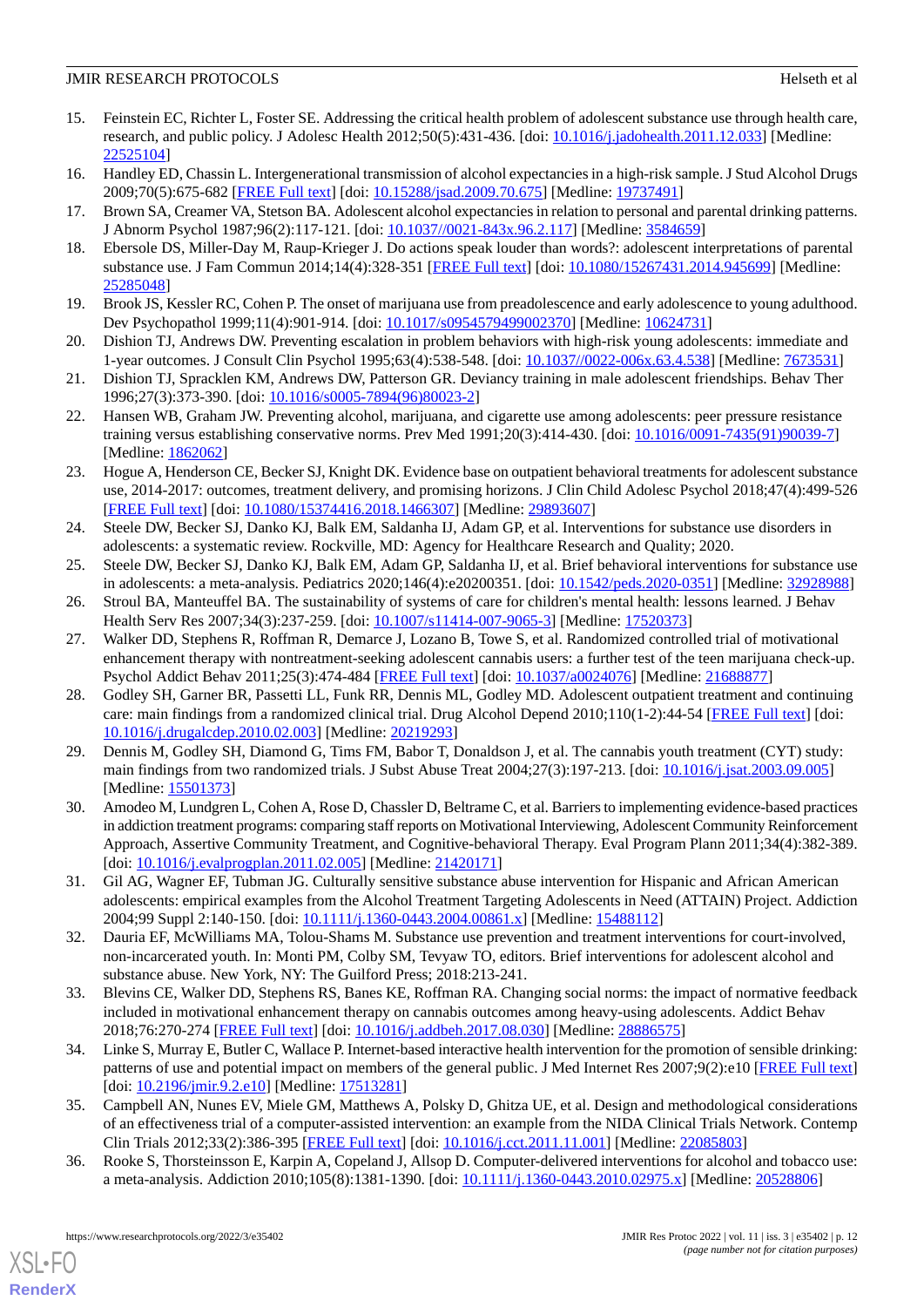- <span id="page-12-16"></span>37. Riggs NR, Conner BT, Parnes JE, Prince MA, Shillington AM, George MW. Marijuana eCHECKUPTO GO: effects of a personalized feedback plus protective behavioral strategies intervention for heavy marijuana-using college students. Drug Alcohol Depend 2018;190:13-19. [doi: [10.1016/j.drugalcdep.2018.05.020\]](http://dx.doi.org/10.1016/j.drugalcdep.2018.05.020) [Medline: [29960918](http://www.ncbi.nlm.nih.gov/entrez/query.fcgi?cmd=Retrieve&db=PubMed&list_uids=29960918&dopt=Abstract)]
- 38. Prince MA, Tyskiewicz AJ, Conner BT, Parnes JE, Shillington AM, George MW, et al. Mechanisms of change in an adapted marijuana e-CHECKUP TO GO intervention on decreased college student cannabis use. J Subst Abuse Treat 2021;124:108308. [doi: [10.1016/j.jsat.2021.108308\]](http://dx.doi.org/10.1016/j.jsat.2021.108308) [Medline: [33771289\]](http://www.ncbi.nlm.nih.gov/entrez/query.fcgi?cmd=Retrieve&db=PubMed&list_uids=33771289&dopt=Abstract)
- <span id="page-12-1"></span><span id="page-12-0"></span>39. Grove L, King CM, Bomysoad R, Vasquez L, Kois LE. Technology for assessment and treatment of justice-involved youth: a systematic literature review. Law Hum Behav 2021;45(5):413-426. [doi: [10.1037/lhb0000467](http://dx.doi.org/10.1037/lhb0000467)] [Medline: [34871014](http://www.ncbi.nlm.nih.gov/entrez/query.fcgi?cmd=Retrieve&db=PubMed&list_uids=34871014&dopt=Abstract)]
- <span id="page-12-2"></span>40. Doumas DM, Esp S, Turrisi R, Hausheer R, Cuffee C. A test of the efficacy of a brief, web-based personalized feedback intervention to reduce drinking among 9th grade students. Addict Behav 2014;39(1):231-238. [doi: [10.1016/j.addbeh.2013.10.011](http://dx.doi.org/10.1016/j.addbeh.2013.10.011)] [Medline: [24148137](http://www.ncbi.nlm.nih.gov/entrez/query.fcgi?cmd=Retrieve&db=PubMed&list_uids=24148137&dopt=Abstract)]
- <span id="page-12-3"></span>41. Doumas DM, Hausheer R, Esp S, Cuffee C. Reducing alcohol use among 9th grade students: 6 month outcomes of a brief, web-based intervention. J Subst Abuse Treat 2014;47(1):102-105. [doi: [10.1016/j.jsat.2014.02.006](http://dx.doi.org/10.1016/j.jsat.2014.02.006)] [Medline: [24666810\]](http://www.ncbi.nlm.nih.gov/entrez/query.fcgi?cmd=Retrieve&db=PubMed&list_uids=24666810&dopt=Abstract)
- <span id="page-12-4"></span>42. Rideout V, Robb MB. The common sense census: media use by tweens and teens. Common Sense Media. 2019. URL: <https://www.commonsensemedia.org/> [accessed 2020-10-26]
- <span id="page-12-5"></span>43. Anderson M, Jiang J. Teens' social media habits and experiences. Pew Research Center. 2018. URL: [https://www.](https://www.pewresearch.org/internet/2018/11/28/teens-social-media-habits-and-experiences/) [pewresearch.org/internet/2018/11/28/teens-social-media-habits-and-experiences/](https://www.pewresearch.org/internet/2018/11/28/teens-social-media-habits-and-experiences/) [accessed 2019-02-17]
- <span id="page-12-6"></span>44. Dennis ML, Scott CK, Funk RR, Nicholson L. A pilot study to examine the feasibility and potential effectiveness of using smartphones to provide recovery support for adolescents. Subst Abus 2015;36(4):486-492 [\[FREE Full text\]](http://europepmc.org/abstract/MED/25310057) [doi: [10.1080/08897077.2014.970323\]](http://dx.doi.org/10.1080/08897077.2014.970323) [Medline: [25310057\]](http://www.ncbi.nlm.nih.gov/entrez/query.fcgi?cmd=Retrieve&db=PubMed&list_uids=25310057&dopt=Abstract)
- <span id="page-12-7"></span>45. Black SK, de Moor C, Kendall AD, Shrier LA. Feasibility of momentary sampling assessment of cannabis use in adolescents and young adults. J Child Adolesc Subst Abuse 2014;23(3):177-184. [doi: [10.1080/1067828x.2013.786923](http://dx.doi.org/10.1080/1067828x.2013.786923)]
- <span id="page-12-8"></span>46. Ramo DE, Popova L, Grana R, Zhao S, Chavez K. Cannabis mobile apps: a content analysis. JMIR Mhealth Uhealth 2015;3(3):e81 [\[FREE Full text](https://mhealth.jmir.org/2015/3/e81/)] [doi: [10.2196/mhealth.4405\]](http://dx.doi.org/10.2196/mhealth.4405) [Medline: [26268634](http://www.ncbi.nlm.nih.gov/entrez/query.fcgi?cmd=Retrieve&db=PubMed&list_uids=26268634&dopt=Abstract)]
- <span id="page-12-9"></span>47. Tofighi B, Chemi C, Ruiz-Valcarcel J, Hein P, Hu L. Smartphone apps targeting alcohol and illicit substance use: systematic search in in commercial app stores and critical content analysis. JMIR Mhealth Uhealth 2019;7(4):e11831 [[FREE Full text](https://mhealth.jmir.org/2019/4/e11831/)] [doi: [10.2196/11831](http://dx.doi.org/10.2196/11831)] [Medline: [31008713\]](http://www.ncbi.nlm.nih.gov/entrez/query.fcgi?cmd=Retrieve&db=PubMed&list_uids=31008713&dopt=Abstract)
- <span id="page-12-10"></span>48. Kazemi DM, Li S, Levine MJ, Auten B, Granson M. Systematic review of smartphone apps as a mHealth intervention to address substance abuse in adolescents and adults. J Addict Nurs 2021;32(3):180-187. [doi: [10.1097/JAN.0000000000000416](http://dx.doi.org/10.1097/JAN.0000000000000416)] [Medline: [34473447](http://www.ncbi.nlm.nih.gov/entrez/query.fcgi?cmd=Retrieve&db=PubMed&list_uids=34473447&dopt=Abstract)]
- 49. Shrier LA, Rhoads AM, Fredette ME, Burke PJ. "Counselor in Your Pocket": youth and provider perspectives on a mobile motivational intervention for marijuana use. Subst Use Misuse 2014;49(1-2):134-144. [doi: [10.3109/10826084.2013.824470\]](http://dx.doi.org/10.3109/10826084.2013.824470) [Medline: [24000892](http://www.ncbi.nlm.nih.gov/entrez/query.fcgi?cmd=Retrieve&db=PubMed&list_uids=24000892&dopt=Abstract)]
- <span id="page-12-11"></span>50. Kells M, Shrier L. Reducing cannabis use with a real-time intervention using mobile technology. In: Preedy VR, editor. Handbook of cannabis and related pathologies: biology, pharmacology, diagnosis, and treatment. Cambridge, MA: Elsevier Academic Press; 2017:1101-1110.
- <span id="page-12-12"></span>51. Shrier LA, Rhoads A, Burke P, Walls C, Blood EA. Real-time, contextual intervention using mobile technology to reduce marijuana use among youth: a pilot study. Addict Behav 2014;39(1):173-180. [doi: [10.1016/j.addbeh.2013.09.028\]](http://dx.doi.org/10.1016/j.addbeh.2013.09.028) [Medline: [24139665](http://www.ncbi.nlm.nih.gov/entrez/query.fcgi?cmd=Retrieve&db=PubMed&list_uids=24139665&dopt=Abstract)]
- <span id="page-12-13"></span>52. Shrier LA, Burke PJ, Kells M, Scherer EA, Sarda V, Jonestrask C, et al. Pilot randomized trial of MOMENT, a motivational counseling-plus-ecological momentary intervention to reduce marijuana use in youth. Mhealth 2018;4:29 [[FREE Full text](https://doi.org/10.21037/mhealth.2018.07.04)] [doi: [10.21037/mhealth.2018.07.04\]](http://dx.doi.org/10.21037/mhealth.2018.07.04) [Medline: [30148142\]](http://www.ncbi.nlm.nih.gov/entrez/query.fcgi?cmd=Retrieve&db=PubMed&list_uids=30148142&dopt=Abstract)
- <span id="page-12-14"></span>53. Lyon AR, Koerner K. User-centered design for psychosocial intervention development and implementation. Clin Psychol (New York) 2016;23(2):180-200 [[FREE Full text](http://europepmc.org/abstract/MED/29456295)] [doi: [10.1111/cpsp.12154](http://dx.doi.org/10.1111/cpsp.12154)] [Medline: [29456295](http://www.ncbi.nlm.nih.gov/entrez/query.fcgi?cmd=Retrieve&db=PubMed&list_uids=29456295&dopt=Abstract)]
- <span id="page-12-15"></span>54. Mohr DC, Lyon AR, Lattie EG, Reddy M, Schueller SM. Accelerating digital mental health research from early design and creation to successful implementation and sustainment. J Med Internet Res 2017;19(5):e153 [[FREE Full text](https://www.jmir.org/2017/5/e153/)] [doi: [10.2196/jmir.7725](http://dx.doi.org/10.2196/jmir.7725)] [Medline: [28490417](http://www.ncbi.nlm.nih.gov/entrez/query.fcgi?cmd=Retrieve&db=PubMed&list_uids=28490417&dopt=Abstract)]
- <span id="page-12-18"></span><span id="page-12-17"></span>55. Mohr DC, Schueller SM, Montague E, Burns MN, Rashidi P. The behavioral intervention technology model: an integrated conceptual and technological framework for eHealth and mHealth interventions. J Med Internet Res 2014;16(6):e146 [\[FREE](https://www.jmir.org/2014/6/e146/) [Full text\]](https://www.jmir.org/2014/6/e146/) [doi: [10.2196/jmir.3077](http://dx.doi.org/10.2196/jmir.3077)] [Medline: [24905070\]](http://www.ncbi.nlm.nih.gov/entrez/query.fcgi?cmd=Retrieve&db=PubMed&list_uids=24905070&dopt=Abstract)
- <span id="page-12-19"></span>56. Marijuana eCHECKUP TO GO (e-TOKE). echeckup TO GO: San Diego State University Research Foundation. URL: <https://www.echeckuptogo.com> [accessed 2018-01-24]
- 57. Elliott JC, Carey KB, Vanable PA. A preliminary evaluation of a web-based intervention for college marijuana use. Psychol Addict Behav 2014;28(1):288-293. [doi: [10.1037/a0034995\]](http://dx.doi.org/10.1037/a0034995) [Medline: [24731118\]](http://www.ncbi.nlm.nih.gov/entrez/query.fcgi?cmd=Retrieve&db=PubMed&list_uids=24731118&dopt=Abstract)
- 58. Elliott JC, Carey KB. Correcting exaggerated marijuana use norms among college abstainers: a preliminary test of a preventive intervention. J Stud Alcohol Drugs 2012;73(6):976-980. [doi: [10.15288/jsad.2012.73.976\]](http://dx.doi.org/10.15288/jsad.2012.73.976) [Medline: [23036216](http://www.ncbi.nlm.nih.gov/entrez/query.fcgi?cmd=Retrieve&db=PubMed&list_uids=23036216&dopt=Abstract)]
- 59. Knight JR, Sherritt L, Shrier LA, Harris SK, Chang G. Validity of the CRAFFT substance abuse screening test among adolescent clinic patients. Arch Pediatr Adolesc Med 2002;156(6):607-614. [doi: [10.1001/archpedi.156.6.607\]](http://dx.doi.org/10.1001/archpedi.156.6.607) [Medline: [12038895](http://www.ncbi.nlm.nih.gov/entrez/query.fcgi?cmd=Retrieve&db=PubMed&list_uids=12038895&dopt=Abstract)]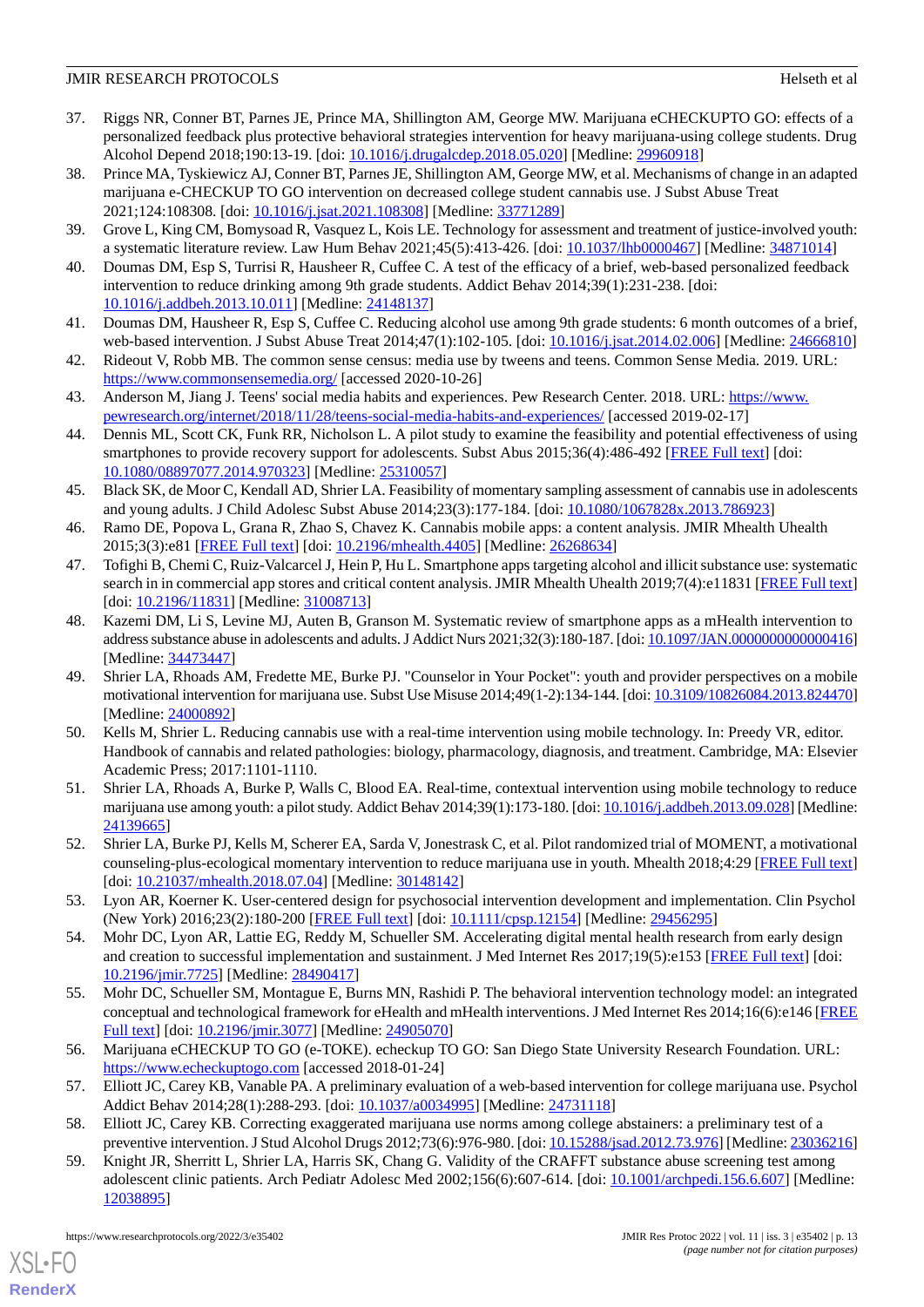- <span id="page-13-0"></span>60. Grisso T, Fusco S, Paiva-Salisbury M, Perraout R, Williams V, Barnum R. The Massachusetts youth screening instrument-version 2 (MAYSI-2): comprehensive research review. National Youth Screening & Assessment Partners. Worcester: Univeristy of Massachusetts; 2012. URL:<http://www.nysap.us/MAYSI-2%20Review.pdf> [accessed 2021-09-23]
- <span id="page-13-1"></span>61. Rodriguez CA, Gopalakrishnan L, Del Cid M, Folk JB, Yonek J, Tolou-Shams M. The ethical implications of using social media to engage and retain justice-involved youth in behavioral health research. J Empir Res Hum Res Ethics 2021;16(4):356-363. [doi: [10.1177/15562646211039701\]](http://dx.doi.org/10.1177/15562646211039701) [Medline: [34533383\]](http://www.ncbi.nlm.nih.gov/entrez/query.fcgi?cmd=Retrieve&db=PubMed&list_uids=34533383&dopt=Abstract)
- <span id="page-13-2"></span>62. Bonar EE, Schneeberger DM, Bourque C, Bauermeister JA, Young SD, Blow FC, et al. Social media interventions for risky drinking among adolescents and emerging adults: protocol for a randomized controlled trial. JMIR Res Protoc 2020;9(5):e16688 [\[FREE Full text](https://www.researchprotocols.org/2020/5/e16688/)] [doi: [10.2196/16688\]](http://dx.doi.org/10.2196/16688) [Medline: [32401225\]](http://www.ncbi.nlm.nih.gov/entrez/query.fcgi?cmd=Retrieve&db=PubMed&list_uids=32401225&dopt=Abstract)
- <span id="page-13-4"></span><span id="page-13-3"></span>63. Yurasek AM, Kemp K, Otero J, Tolou-Shams M. Substance use screening and rates of treatment referral among justice-involved youth. Addict Behav 2021;122:107036. [doi: [10.1016/j.addbeh.2021.107036\]](http://dx.doi.org/10.1016/j.addbeh.2021.107036) [Medline: [34274872](http://www.ncbi.nlm.nih.gov/entrez/query.fcgi?cmd=Retrieve&db=PubMed&list_uids=34274872&dopt=Abstract)]
- <span id="page-13-5"></span>64. Burns BJ, Angold A, Magruder-Habib K, Costello EJ, Patrick MK. The child and adolescent services assessment (CASA) Version 4.2. Duke University Medical Centre. 1997. URL: [https://devepi.duhs.duke.edu/measures/](https://devepi.duhs.duke.edu/measures/the-child-and-adolescent-services-assessment-casa/) [the-child-and-adolescent-services-assessment-casa/](https://devepi.duhs.duke.edu/measures/the-child-and-adolescent-services-assessment-casa/) [accessed 2018-02-19]
- <span id="page-13-6"></span>65. Farmer EM, Angold A, Burns BJ, Costello EJ. Reliability of self-reported service use: test-retest consistency of children's responses to the Child and Adolescent Services Assessment (CASA). J Child Fam Stud 1994;3(3):307-325. [doi: [10.1007/bf02234688](http://dx.doi.org/10.1007/bf02234688)]
- <span id="page-13-7"></span>66. Metrik J, Rohsenow DJ, Monti PM, McGeary J, Cook TA, de Wit H, et al. Effectiveness of a marijuana expectancy manipulation: piloting the balanced-placebo design for marijuana. Exp Clin Psychopharmacol 2009;17(4):217-225 [\[FREE](http://europepmc.org/abstract/MED/19653787) [Full text\]](http://europepmc.org/abstract/MED/19653787) [doi: [10.1037/a0016502\]](http://dx.doi.org/10.1037/a0016502) [Medline: [19653787\]](http://www.ncbi.nlm.nih.gov/entrez/query.fcgi?cmd=Retrieve&db=PubMed&list_uids=19653787&dopt=Abstract)
- <span id="page-13-8"></span>67. Cuttler C, Spradlin A. Measuring cannabis consumption: psychometric properties of the daily sessions, frequency, age of onset, and quantity of cannabis use inventory (DFAQ-CU). PLoS One 2017;12(5):e0178194 [\[FREE Full text\]](https://dx.plos.org/10.1371/journal.pone.0178194) [doi: [10.1371/journal.pone.0178194\]](http://dx.doi.org/10.1371/journal.pone.0178194) [Medline: [28552942](http://www.ncbi.nlm.nih.gov/entrez/query.fcgi?cmd=Retrieve&db=PubMed&list_uids=28552942&dopt=Abstract)]
- <span id="page-13-9"></span>68. Eisenberg ME, Toumbourou JW, Catalano RF, Hemphill SA. Social norms in the development of adolescent substance use: a longitudinal analysis of the International Youth Development Study. J Youth Adolesc 2014;43(9):1486-1497 [\[FREE](http://europepmc.org/abstract/MED/24633850) [Full text\]](http://europepmc.org/abstract/MED/24633850) [doi: [10.1007/s10964-014-0111-1](http://dx.doi.org/10.1007/s10964-014-0111-1)] [Medline: [24633850](http://www.ncbi.nlm.nih.gov/entrez/query.fcgi?cmd=Retrieve&db=PubMed&list_uids=24633850&dopt=Abstract)]
- <span id="page-13-11"></span><span id="page-13-10"></span>69. Hsieh HF, Shannon SE. Three approaches to qualitative content analysis. Qual Health Res 2005;15(9):1277-1288. [doi: [10.1177/1049732305276687\]](http://dx.doi.org/10.1177/1049732305276687) [Medline: [16204405\]](http://www.ncbi.nlm.nih.gov/entrez/query.fcgi?cmd=Retrieve&db=PubMed&list_uids=16204405&dopt=Abstract)
- <span id="page-13-12"></span>70. Morse JM. The significance of saturation. Qual Health Res 1995;5(2):147-149. [doi: [10.1177/104973239500500201](http://dx.doi.org/10.1177/104973239500500201)]
- <span id="page-13-13"></span>71. O'Reilly M, Parker N. 'Unsatisfactory Saturation': a critical exploration of the notion of saturated sample sizes in qualitative research. Qual Res 2012;13(2):190-197. [doi: [10.1177/1468794112446106](http://dx.doi.org/10.1177/1468794112446106)]
- 72. Dishion TJ, Tipsord JM. Peer contagion in child and adolescent social and emotional development. Annu Rev Psychol 2011;62:189-214 [\[FREE Full text\]](http://europepmc.org/abstract/MED/19575606) [doi: [10.1146/annurev.psych.093008.100412](http://dx.doi.org/10.1146/annurev.psych.093008.100412)] [Medline: [19575606](http://www.ncbi.nlm.nih.gov/entrez/query.fcgi?cmd=Retrieve&db=PubMed&list_uids=19575606&dopt=Abstract)]
- <span id="page-13-14"></span>73. Peute LW, Spithoven R, Bakker PJ, Jaspers MW. Usability studies on interactive health information systems; where do we stand? Stud Health Technol Inform 2008;136:327-332. [Medline: [18487752](http://www.ncbi.nlm.nih.gov/entrez/query.fcgi?cmd=Retrieve&db=PubMed&list_uids=18487752&dopt=Abstract)]
- <span id="page-13-15"></span>74. Bull S, McFarlane M. Technology-based health promotion. Thousand Oaks, CA: Sage Publications; 2011.
- 75. Whittaker R, Merry S, Dorey E, Maddison R. A development and evaluation process for mHealth interventions: examples from New Zealand. J Health Commun 2012;17 Suppl 1:11-21. [doi: [10.1080/10810730.2011.649103](http://dx.doi.org/10.1080/10810730.2011.649103)] [Medline: [22548594\]](http://www.ncbi.nlm.nih.gov/entrez/query.fcgi?cmd=Retrieve&db=PubMed&list_uids=22548594&dopt=Abstract)
- <span id="page-13-16"></span>76. Ybarra ML, Prescott TL, Holtrop JS. Steps in tailoring a text messaging-based smoking cessation program for young adults. J Health Commun 2014;19(12):1393-1407. [doi: [10.1080/10810730.2014.901441](http://dx.doi.org/10.1080/10810730.2014.901441)] [Medline: [24766267\]](http://www.ncbi.nlm.nih.gov/entrez/query.fcgi?cmd=Retrieve&db=PubMed&list_uids=24766267&dopt=Abstract)
- <span id="page-13-17"></span>77. Stoyanov SR, Hides L, Kavanagh DJ, Wilson H. Development and validation of the user version of the mobile application rating scale (uMARS). JMIR Mhealth Uhealth 2016;4(2):e72 [[FREE Full text](https://mhealth.jmir.org/2016/2/e72/)] [doi: [10.2196/mhealth.5849](http://dx.doi.org/10.2196/mhealth.5849)] [Medline: [27287964](http://www.ncbi.nlm.nih.gov/entrez/query.fcgi?cmd=Retrieve&db=PubMed&list_uids=27287964&dopt=Abstract)]
- 78. McMahon RJ, Forehand RL. Helping the noncompliant child: family-based treatment for oppositional behavior. 2nd edition. New York, NY: The Guilford Press; 2005.
- <span id="page-13-19"></span><span id="page-13-18"></span>79. Sobell LC, Sobell MB. Timeline follow-back: a technique for assessing self-reported alcohol consumption. In: Litten RZ, Allen JP, editors. Measuring alcohol consumption: psychosocial and biochemical methods. Totowa, NJ: Humana Press; 1992:41-72.
- <span id="page-13-20"></span>80. Sobell MB, Maisto SA, Sobell LC, Cooper AM, Cooper T, Sanders B. Developing a prototype for evaluating alcohol treatment effectiveness. In: Inobell LC, Sobell LC, Ward E, editors. Evaluating alcohol and drug abuse treatment effectiveness: recent advances. Oxford, UK: Pergamon Press; 1980:129-150.
- 81. Sobell LC, Sobell MB. Alcohol timeline follow-back users' manual. Toronto, ON: Addiction Research Foundation; 1995.
- 82. Dennis M, Titus J, White M, Unsicker J, Hodgkins D. Global appraisal of individual needs (GAIN): administration guide for the GAIN and related measures (Version 5). Chestnut Health Systems. 2008. URL: [https://www.chestnut.org/li/gain/](https://www.chestnut.org/li/gain/gadm1299.pdf) [gadm1299.pdf](https://www.chestnut.org/li/gain/gadm1299.pdf) [accessed 2022-03-02]
- 83. Foster DW, Ye F, Chung T, Hipwell AE, Sartor CE. Longitudinal associations between marijuana-related cognitions and marijuana use in African-American and European-American girls from early to late adolescence. Psychol Addict Behav 2018;32(1):104-114 [[FREE Full text](http://europepmc.org/abstract/MED/29094955)] [doi: [10.1037/adb0000323](http://dx.doi.org/10.1037/adb0000323)] [Medline: [29094955](http://www.ncbi.nlm.nih.gov/entrez/query.fcgi?cmd=Retrieve&db=PubMed&list_uids=29094955&dopt=Abstract)]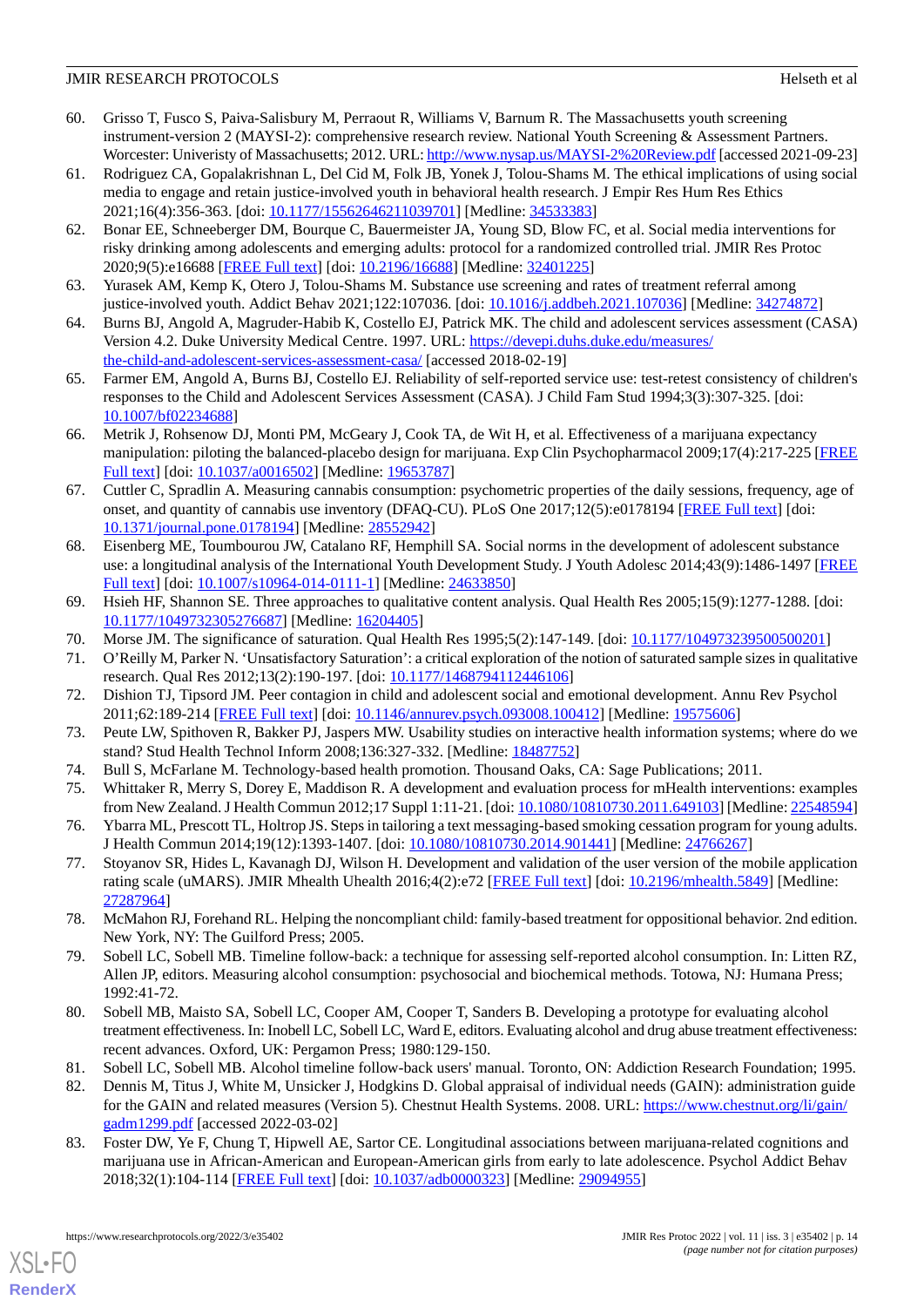- <span id="page-14-0"></span>84. Knapp AA, Babbin SF, Budney AJ, Walker DD, Stephens RS, Scherer EA, et al. Psychometric assessment of the marijuana adolescent problem inventory. Addict Behav 2018;79:113-119 [[FREE Full text\]](http://europepmc.org/abstract/MED/29288984) [doi: [10.1016/j.addbeh.2017.12.013](http://dx.doi.org/10.1016/j.addbeh.2017.12.013)] [Medline: [29288984](http://www.ncbi.nlm.nih.gov/entrez/query.fcgi?cmd=Retrieve&db=PubMed&list_uids=29288984&dopt=Abstract)]
- <span id="page-14-1"></span>85. Torrealday O, Stein LA, Barnett N, Golembeske C, Lebeau R, Colby SM, et al. Validation of the marijuana effect expectancy questionnaire-brief. J Child Adolesc Subst Abuse 2008;17(4):1-17 [[FREE Full text](http://europepmc.org/abstract/MED/22058648)] [doi: [10.1080/15470650802231861\]](http://dx.doi.org/10.1080/15470650802231861) [Medline: [22058648](http://www.ncbi.nlm.nih.gov/entrez/query.fcgi?cmd=Retrieve&db=PubMed&list_uids=22058648&dopt=Abstract)]
- <span id="page-14-2"></span>86. Young RM, Gullo MJ, Feeney GF, Connor JP. Development and validation of the cannabis refusal self-efficacy questionnaire (CRSEQ) in adult cannabis users in treatment. Drug Alcohol Depend 2012;125(3):244-251. [doi: [10.1016/j.drugalcdep.2012.02.018\]](http://dx.doi.org/10.1016/j.drugalcdep.2012.02.018) [Medline: [22445623\]](http://www.ncbi.nlm.nih.gov/entrez/query.fcgi?cmd=Retrieve&db=PubMed&list_uids=22445623&dopt=Abstract)
- <span id="page-14-4"></span><span id="page-14-3"></span>87. Papinczak ZE, Connor JP, Feeney GF, Young RM, Gullo MJ. Treatment seeking in cannabis dependence: the role of social cognition. Drug Alcohol Depend 2017;170:142-146. [doi: [10.1016/j.drugalcdep.2016.11.005](http://dx.doi.org/10.1016/j.drugalcdep.2016.11.005)] [Medline: [27894043](http://www.ncbi.nlm.nih.gov/entrez/query.fcgi?cmd=Retrieve&db=PubMed&list_uids=27894043&dopt=Abstract)]
- <span id="page-14-5"></span>88. Stephens RS, Roffman RA, Fearer SA, Williams C, Burke RS. The marijuana check-up: promoting change in ambivalent marijuana users. Addiction 2007;102(6):947-957. [doi: [10.1111/j.1360-0443.2007.01821.x](http://dx.doi.org/10.1111/j.1360-0443.2007.01821.x)] [Medline: [17523990](http://www.ncbi.nlm.nih.gov/entrez/query.fcgi?cmd=Retrieve&db=PubMed&list_uids=17523990&dopt=Abstract)]
- <span id="page-14-6"></span>89. Stout RL, Wirtz PW, Carbonari JP, Del Boca FK. Ensuring balanced distribution of prognostic factors in treatment outcome research. J Stud Alcohol Suppl 1994;12:70-75. [doi: [10.15288/jsas.1994.s12.70\]](http://dx.doi.org/10.15288/jsas.1994.s12.70) [Medline: [7723001](http://www.ncbi.nlm.nih.gov/entrez/query.fcgi?cmd=Retrieve&db=PubMed&list_uids=7723001&dopt=Abstract)]
- <span id="page-14-7"></span>90. Aarons GA, Brown SA, Stice E, Coe MT. Psychometric evaluation of the marijuana and stimulant effect expectancy questionnaires for adolescents. Addict Behav 2001;26(2):219-236. [doi: [10.1016/s0306-4603\(00\)00103-9](http://dx.doi.org/10.1016/s0306-4603(00)00103-9)] [Medline: [11316378](http://www.ncbi.nlm.nih.gov/entrez/query.fcgi?cmd=Retrieve&db=PubMed&list_uids=11316378&dopt=Abstract)]
- <span id="page-14-8"></span>91. Little R, Yau L. Intent-to-treat analysis for longitudinal studies with drop-outs. Biometrics 1996;52(4):1324-1333. [Medline: [8962456\]](http://www.ncbi.nlm.nih.gov/entrez/query.fcgi?cmd=Retrieve&db=PubMed&list_uids=8962456&dopt=Abstract)
- <span id="page-14-9"></span>92. Baraldi AN, Enders CK. An introduction to modern missing data analyses. J Sch Psychol 2010;48(1):5-37. [doi: [10.1016/j.jsp.2009.10.001](http://dx.doi.org/10.1016/j.jsp.2009.10.001)] [Medline: [20006986](http://www.ncbi.nlm.nih.gov/entrez/query.fcgi?cmd=Retrieve&db=PubMed&list_uids=20006986&dopt=Abstract)]
- <span id="page-14-10"></span>93. Spirito A, Hernandez L, Cancilliere MK, Graves HR, Rodriguez AM, Operario D, et al. Parent and adolescent motivational enhancement intervention for substance-using, truant adolescents: a pilot randomized trial. J Clin Child Adolesc Psychol 2018;47(Sup1):S467-S479 [[FREE Full text](http://europepmc.org/abstract/MED/29252011)] [doi: [10.1080/15374416.2017.1399402](http://dx.doi.org/10.1080/15374416.2017.1399402)] [Medline: [29252011](http://www.ncbi.nlm.nih.gov/entrez/query.fcgi?cmd=Retrieve&db=PubMed&list_uids=29252011&dopt=Abstract)]
- <span id="page-14-12"></span><span id="page-14-11"></span>94. Carroll KM, Ball SA, Martino S, Nich C, Babuscio TA, Rounsaville BJ. Enduring effects of a computer-assisted training program for cognitive behavioral therapy: a 6-month follow-up of CBT4CBT. Drug Alcohol Depend 2009;100(1-2):178-181 [[FREE Full text](http://europepmc.org/abstract/MED/19041197)] [doi: [10.1016/j.drugalcdep.2008.09.015\]](http://dx.doi.org/10.1016/j.drugalcdep.2008.09.015) [Medline: [19041197\]](http://www.ncbi.nlm.nih.gov/entrez/query.fcgi?cmd=Retrieve&db=PubMed&list_uids=19041197&dopt=Abstract)
- 95. Kraemer HC, Kupfer DJ. Size of treatment effects and their importance to clinical research and practice. Biol Psychiatry 2006;59(11):990-996. [doi: [10.1016/j.biopsych.2005.09.014\]](http://dx.doi.org/10.1016/j.biopsych.2005.09.014) [Medline: [16368078](http://www.ncbi.nlm.nih.gov/entrez/query.fcgi?cmd=Retrieve&db=PubMed&list_uids=16368078&dopt=Abstract)]
- 96. Becker SJ, Helseth SA, Janssen T, Kelly LM, Escobar KI, Souza T, et al. Parent SMART (substance misuse in adolescents in residential treatment): pilot randomized trial of a technology-assisted parenting intervention. J Subst Abuse Treat 2021;127:108457. [doi: [10.1016/j.jsat.2021.108457\]](http://dx.doi.org/10.1016/j.jsat.2021.108457) [Medline: [34134877\]](http://www.ncbi.nlm.nih.gov/entrez/query.fcgi?cmd=Retrieve&db=PubMed&list_uids=34134877&dopt=Abstract)

## **Abbreviations**

**BIT:** Behavior Intervention Technology **CINI:** court-involved, nonincarcerated **ECTG:** eCHECKUP-TO-GO **RCT:** randomized controlled trial **SU:** substance use **TAU:** treatment-as-usual **TECH:** Teen Empowerment through Computerized Health

*Edited by T Derrick;This paper was externally peer reviewed by the Interventions to Prevent and Treat Addictions Study Section (IPTA) and the Center for Scientific Review (National Institutes of Health, USA). See Multimedia Appendix 1 for the peer-review reports; Submitted 31.12.21; accepted 06.01.22; published 11.03.22.*

*Please cite as: Helseth SA, Guigayoma J, Price D, Spirito A, Clark MA, Barnett NP, Becker SJ Developing a Smartphone-Based Adjunct Intervention to Reduce Cannabis Use Among Juvenile Justice-Involved Adolescents: Protocol for a Multiphase Study JMIR Res Protoc 2022;11(3):e35402 URL: <https://www.researchprotocols.org/2022/3/e35402> doi: [10.2196/35402](http://dx.doi.org/10.2196/35402) PMID:*



**[RenderX](http://www.renderx.com/)**